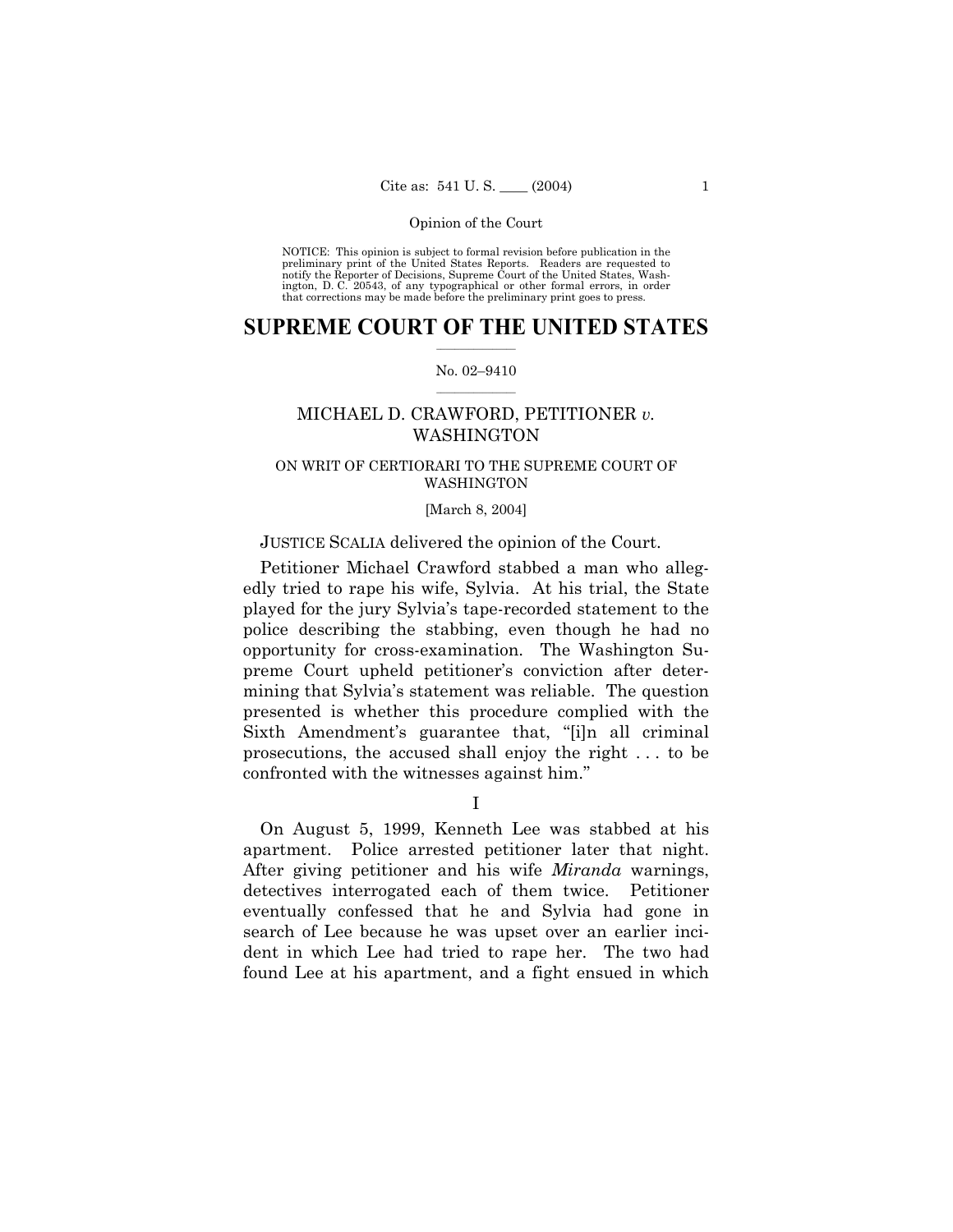Lee was stabbed in the torso and petitioner's hand was cut.

Petitioner gave the following account of the fight:

"Q. Okay. Did you ever see anything in [Lee's] hands?

"A. I think so, but I'm not positive.

ìQ. Okay, when you think so, what do you mean by that?

"A. I coulda swore I seen him goin' for somethin' before, right before everything happened. He was like reachiní, fiddliní around down here and stuff . . . and I just . . . I don't know, I think, this is just a possibility, but I think, I think that he pulled somethin' out and I grabbed for it and thatís how I got cut . . . but Iím not positive. I, I, my mind goes blank when things like this happen. I mean, I just, I remember things wrong, I remember things that just doesnít, donít make sense to me later." App. 155 (punctuation added).

Sylvia generally corroborated petitioner's story about the events leading up to the fight, but her account of the fight itself was arguably different—particularly with respect to whether Lee had drawn a weapon before petitioner assaulted him:

ìQ. Did Kenny do anything to fight back from this assault?

"A. (pausing) I know he reached into his pocket  $\dots$  or somethin'... I don't know what.

ìQ. After he was stabbed?

"A. He saw Michael coming up. He lifted his hand  $\dots$ his chest open, he might [have] went to go strike his hand out or something and then (inaudible).

ìQ. Okay, you, you gotta speak up.

"A. Okay, he lifted his hand over his head maybe to strike Michael's hand down or something and then he put his hands in his . . . put his right hand in his right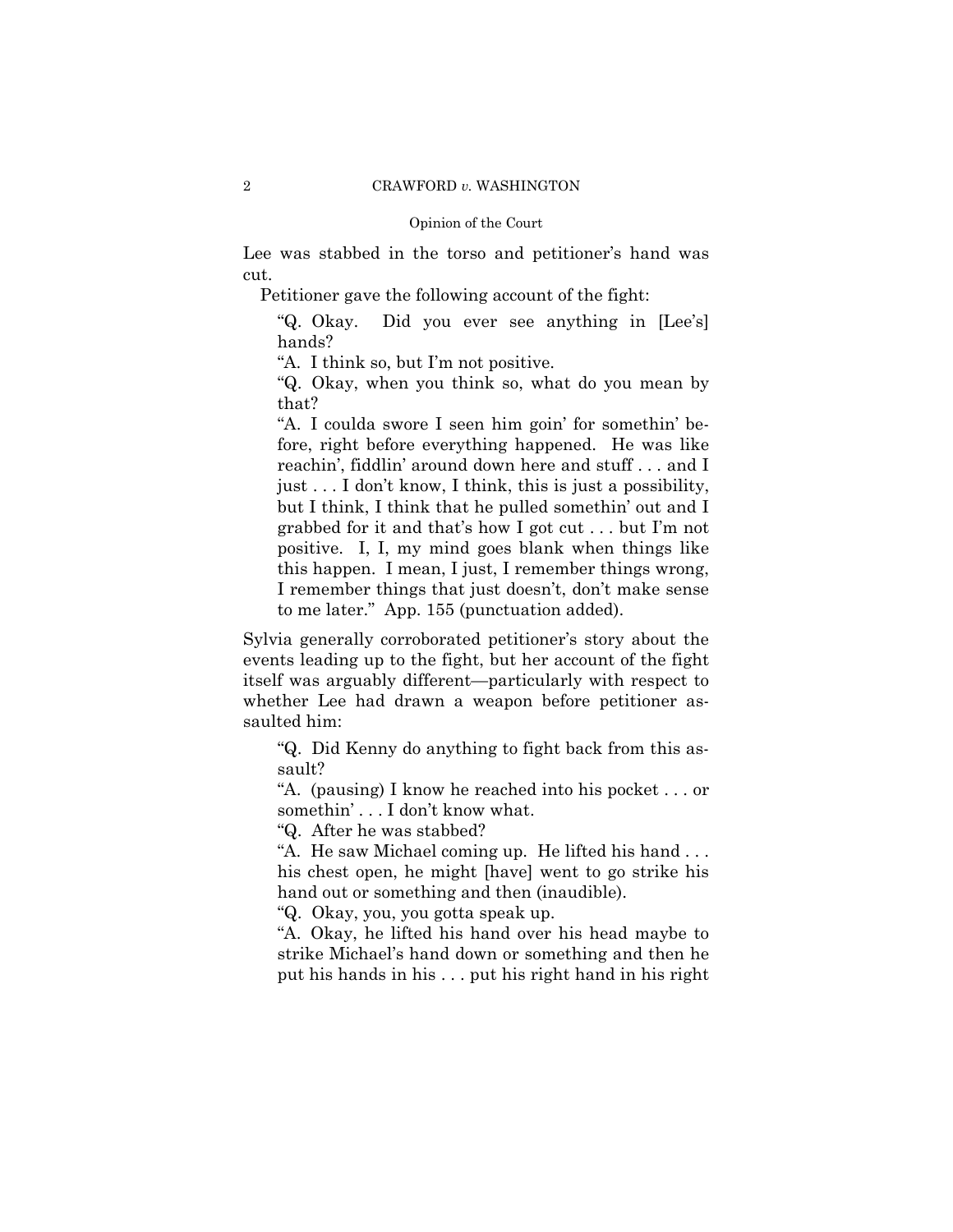pocket . . . took a step back . . . Michael proceeded to stab him . . . then his hands were like . . . how do you explain this ... open arms ... with his hands open and he fell down . . . and we ran (describing subject holding hands open, palms toward assailant).

ìQ. Okay, when heís standing there with his open hands, you're talking about Kenny, correct?

"A. Yeah, after, after the fact, yes.

ìQ. Did you see anything in his hands at that point?

"A. (pausing) um um (no)."  $Id.$ , at 137 (punctuation added).

The State charged petitioner with assault and attempted murder. At trial, he claimed self-defense. Sylvia did not testify because of the state marital privilege, which generally bars a spouse from testifying without the other spouse's consent. See Wash. Rev. Code §5.60.060(1) (1994). In Washington, this privilege does not extend to a spouse's out-of-court statements admissible under a hearsay exception, see *State* v. *Burden*, 120 Wash. 2d 371, 377, 841 P. 2d 758, 761 (1992), so the State sought to introduce Sylviaís tape-recorded statements to the police as evidence that the stabbing was not in self-defense. Noting that Sylvia had admitted she led petitioner to Lee's apartment and thus had facilitated the assault, the State invoked the hearsay exception for statements against penal interest, Wash. Rule Evid. 804(b)(3) (2003).

Petitioner countered that, state law notwithstanding, admitting the evidence would violate his federal constitutional right to be "confronted with the witnesses against him." Amdt. 6. According to our description of that right in *Ohio* v. *Roberts,* 448 U. S. 56 (1980), it does not bar admission of an unavailable witnessís statement against a criminal defendant if the statement bears "adequate 'indicia of reliability.<sup>"</sup> *Id.*, at 66. To meet that test, evidence must either fall within a "firmly rooted hearsay exception" or bear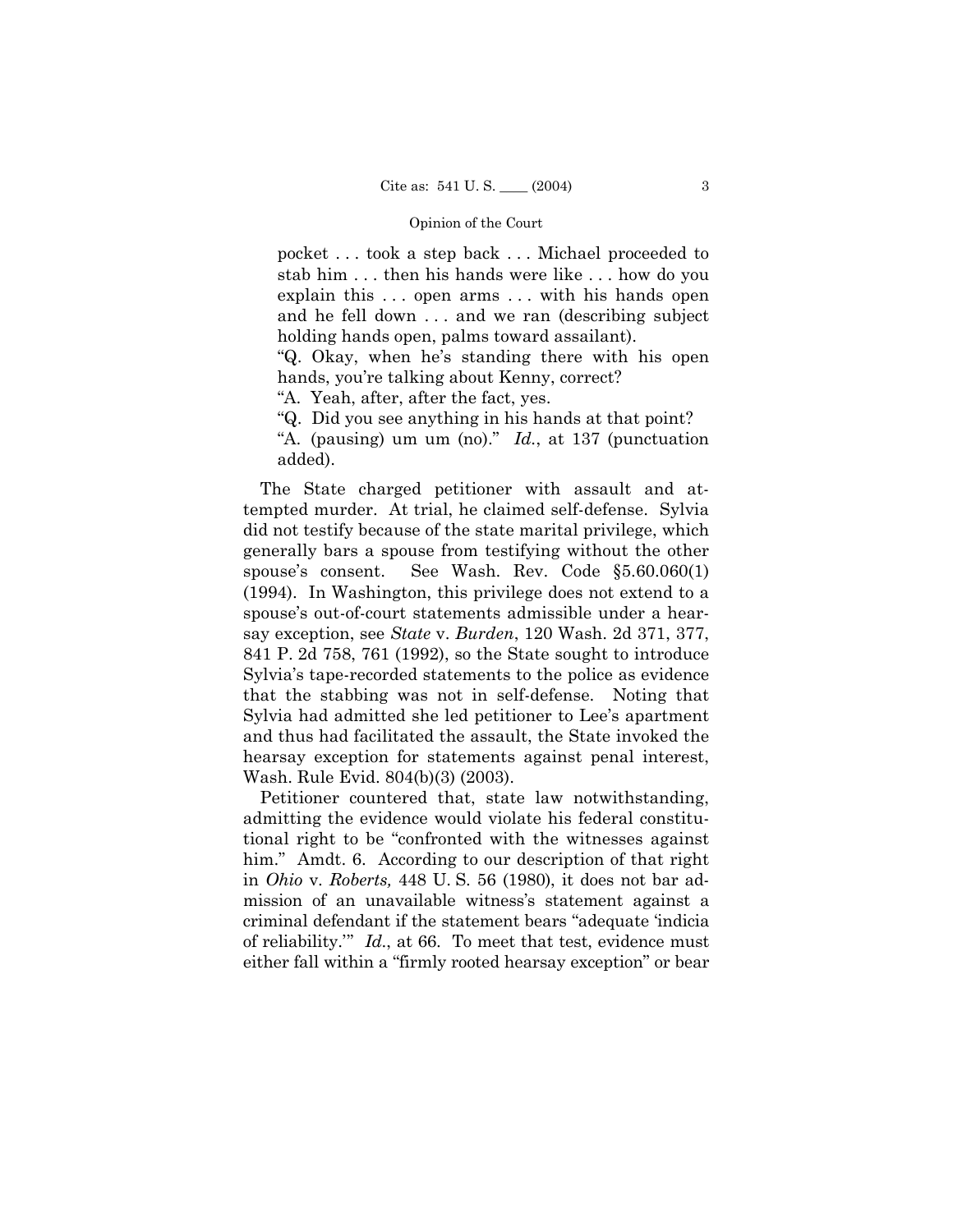ìparticularized guarantees of trustworthiness.î *Ibid.* The trial court here admitted the statement on the latter ground, offering several reasons why it was trustworthy: Sylvia was not shifting blame but rather corroborating her husband's story that he acted in self-defense or "justified" reprisal"; she had direct knowledge as an eyewitness; she was describing recent events; and she was being questioned by a "neutral" law enforcement officer. App.  $76-77$ . The prosecution played the tape for the jury and relied on it in closing, arguing that it was "damning evidence" that "completely refutes [petitioner's] claim of self-defense." Tr. 468 (Oct. 21, 1999). The jury convicted petitioner of assault.

The Washington Court of Appeals reversed. It applied a nine-factor test to determine whether Sylviaís statement bore particularized guarantees of trustworthiness, and noted several reasons why it did not: The statement contradicted one she had previously given; it was made in response to specific questions; and at one point she admitted she had shut her eyes during the stabbing. The court considered and rejected the State's argument that Sylvia's statement was reliable because it coincided with petitioner's to such a degree that the two "interlocked." The court determined that, although the two statements agreed about the events leading up to the stabbing, they differed on the issue crucial to petitioner's self-defense claim: "[Petitioner's] version asserts that Lee may have had something in his hand when he stabbed him; but Sylviaís version has Lee grabbing for something only after he has been stabbed." App. 32.

The Washington Supreme Court reinstated the conviction, unanimously concluding that, although Sylvia's statement did not fall under a firmly rooted hearsay exception, it bore guarantees of trustworthiness: "[W]hen a codefendantís confession is virtually identical [to, *i.e.*, interlocks with,] that of a defendant, it may be deemed reliable." 147 Wash. 2d 424, 437, 54 P. 3d 656, 663 (2002)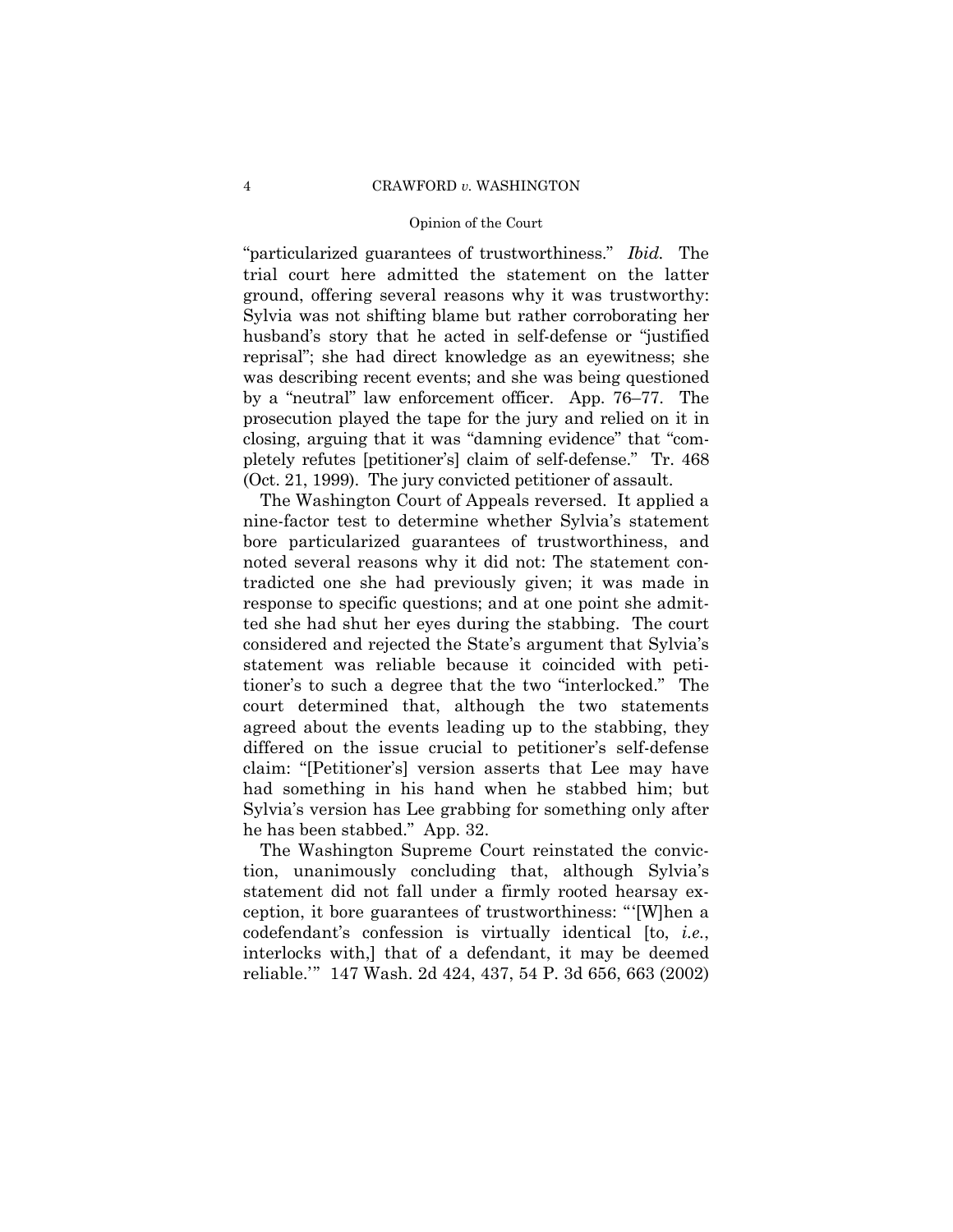(quoting *State* v. *Rice*, 120 Wash. 2d 549, 570, 844 P. 2d 416, 427 (1993)). The court explained:

ìAlthough the Court of Appeals concluded that the statements were contradictory, upon closer inspection they appear to overlap. . . .

ì[B]oth of the Crawfordsí statements indicate that Lee was possibly grabbing for a weapon, but they are equally unsure when this event may have taken place. They are also equally unsure how Michael received the cut on his hand, leading the court to question when, if ever, Lee possessed a weapon. In this respect they overlap.

ì[N]either Michael nor Sylvia clearly stated that Lee had a weapon in hand from which Michael was simply defending himself. And it is this omission by both that interlocks the statements and makes Sylvia's statement reliable." 147 Wash. 2d, at 438-439, 54 P. 3d, at 664 (internal quotation marks omit $ted).<sup>1</sup>$ 

We granted certiorari to determine whether the State's use of Sylviaís statement violated the Confrontation Clause. 539 U. S. 914 (2003).

# II

The Sixth Amendment's Confrontation Clause provides that, "[i]n all criminal prosecutions, the accused shall

<sup>&</sup>lt;sup>1</sup>The court rejected the State's argument that guarantees of trustworthiness were unnecessary since petitioner waived his confrontation rights by invoking the marital privilege. It reasoned that "forcing the defendant to choose between the marital privilege and confronting his spouse presents an untenable Hobsonís choice.î 147 Wash. 2d, at 432, 54 P. 3d, at 660. The State has not challenged this holding here. The State also has not challenged the Court of Appeals' conclusion (not reached by the State Supreme Court) that the confrontation violation, if it occurred, was not harmless. We express no opinion on these matters.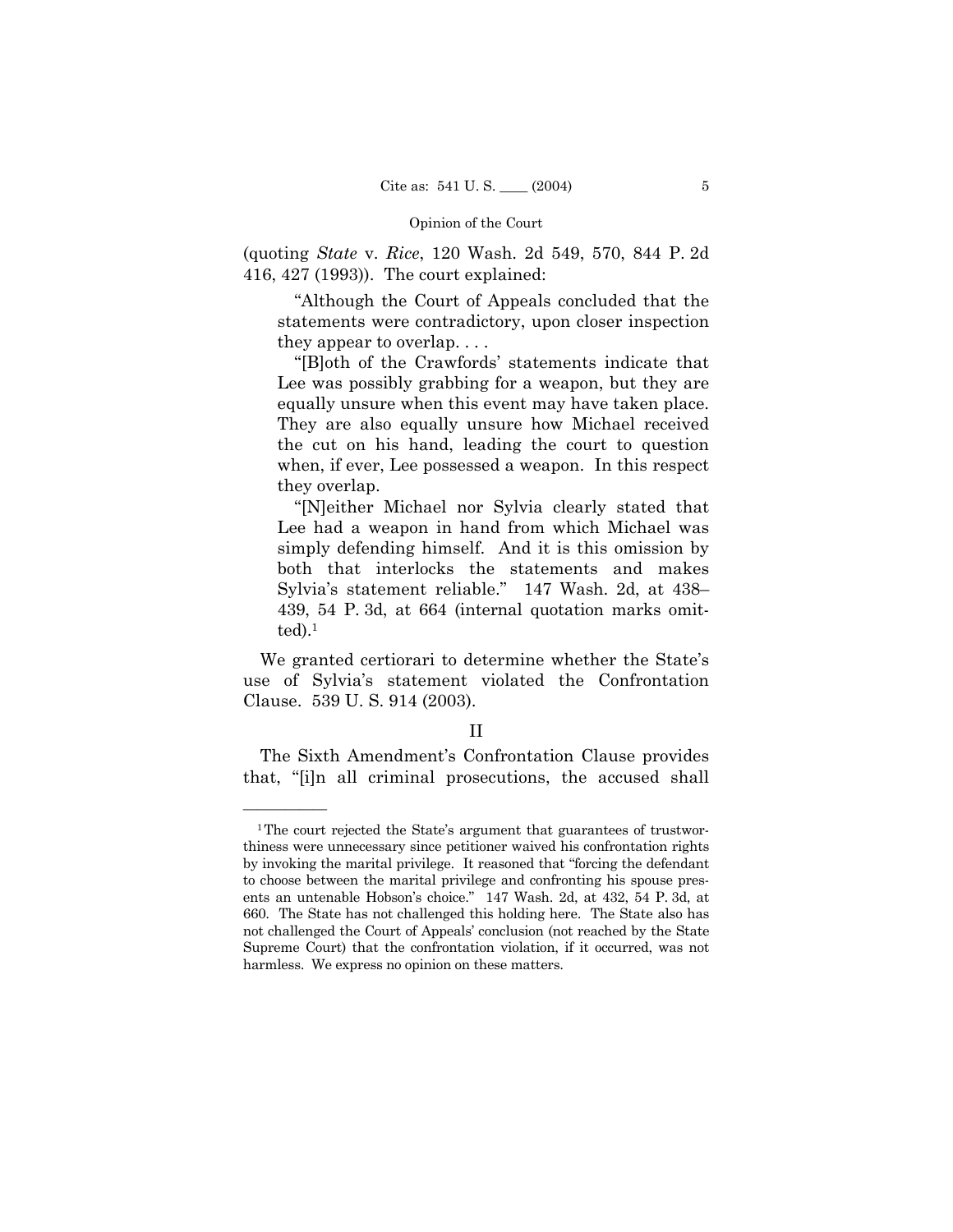# 6 CRAWFORD *v.* WASHINGTON

#### Opinion of the Court

enjoy the right . . . to be confronted with the witnesses against him." We have held that this bedrock procedural guarantee applies to both federal and state prosecutions. *Pointer* v. *Texas,* 380 U. S. 400, 406 (1965). As noted above, *Roberts* says that an unavailable witness's out-ofcourt statement may be admitted so long as it has adequate indicia of reliability $-i.e.,$  falls within a "firmly" rooted hearsay exception" or bears "particularized guarantees of trustworthiness.î 448 U. S., at 66. Petitioner argues that this test strays from the original meaning of the Confrontation Clause and urges us to reconsider it.

A

The Constitution's text does not alone resolve this case. One could plausibly read "witnesses against" a defendant to mean those who actually testify at trial, cf. *Woodsides* v. *State*, 3 Miss. 655, 664–665 (1837), those whose statements are offered at trial, see 3 J. Wigmore, Evidence ß1397, p. 104 (2d ed. 1923) (hereinafter Wigmore), or something in-between, see  $\inf \alpha$ , at 15–16. We must therefore turn to the historical background of the Clause to understand its meaning.

The right to confront one's accusers is a concept that dates back to Roman times. See *Coy* v. *Iowa,* 487 U. S. 1012, 1015 (1988); Herrmann & Speer, Facing the Accuser: Ancient and Medieval Precursors of the Confrontation Clause, 34 Va. J. Intíl L. 481 (1994). The founding generationís immediate source of the concept, however, was the common law. English common law has long differed from continental civil law in regard to the manner in which witnesses give testimony in criminal trials. The common-law tradition is one of live testimony in court subject to adversarial testing, while the civil law condones examination in private by judicial officers. See 3 W. Blackstone, Commentaries on the Laws of England 373– 374 (1768).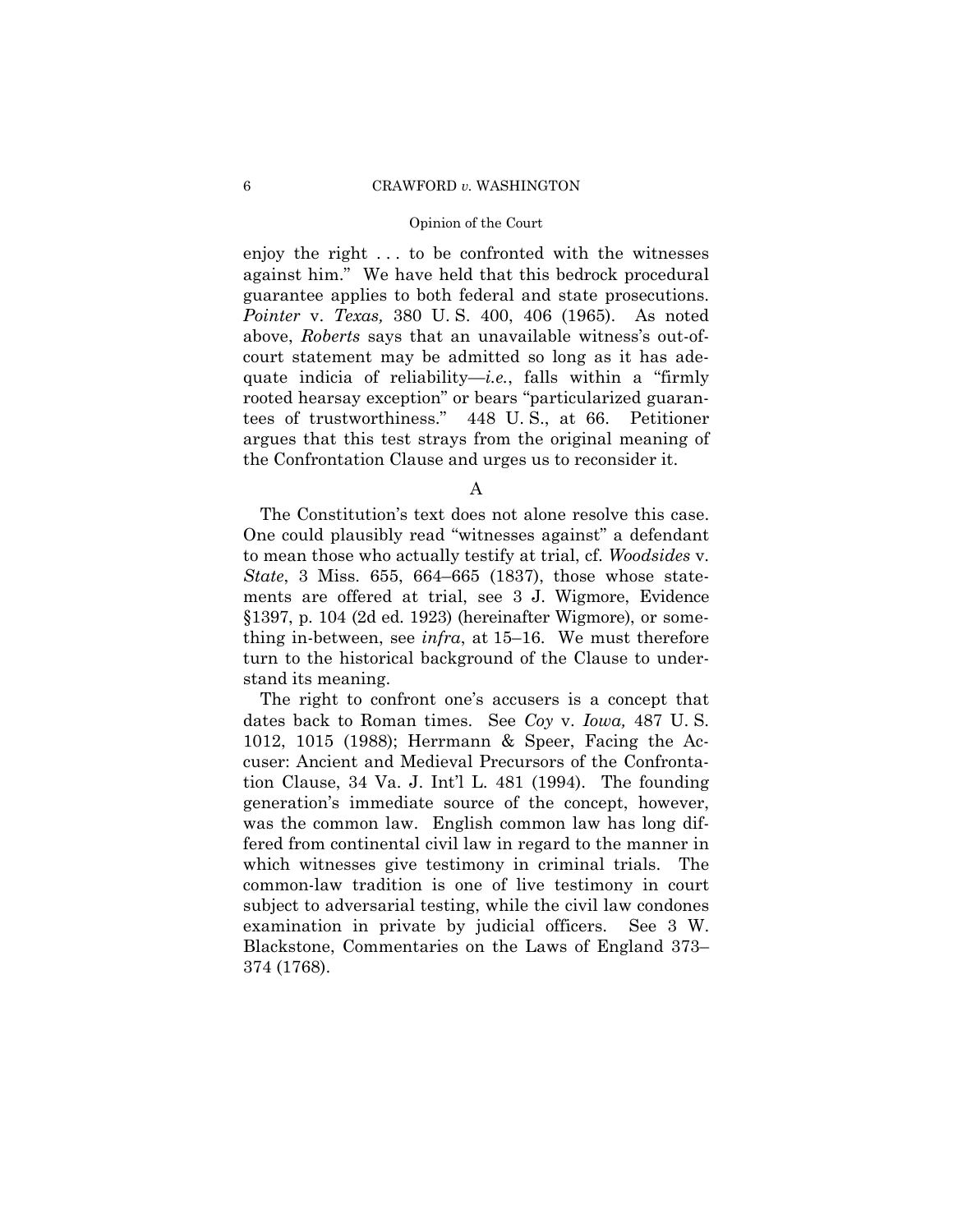Nonetheless, England at times adopted elements of the civil-law practice. Justices of the peace or other officials examined suspects and witnesses before trial. These examinations were sometimes read in court in lieu of live testimony, a practice that "occasioned frequent demands by the prisoner to have his 'accusers,' *i.e.* the witnesses against him, brought before him face to face.î 1 J. Stephen, History of the Criminal Law of England 326 (1883). In some cases, these demands were refused. See 9 W. Holdsworth, History of English Law  $216-217$ ,  $228$  (3d ed. 1944); *e.g.*, *Raleigh's Case*, 2 How. St. Tr. 1, 15–16, 24 (1603); *Throckmorton's Case*, 1 How. St. Tr. 869, 875–876 (1554); cf. *Lilburn's Case*, 3 How. St. Tr. 1315, 1318–1322, 1329 (Star Chamber 1637).

Pretrial examinations became routine under two statutes passed during the reign of Queen Mary in the 16th century, 1 & 2 Phil. & M., c. 13 (1554), and 2 & 3 *id.*, c. 10 (1555). These Marian bail and committal statutes required justices of the peace to examine suspects and witnesses in felony cases and to certify the results to the court. It is doubtful that the original purpose of the examinations was to produce evidence admissible at trial. See J. Langbein, Prosecuting Crime in the Renaissance  $21-34$  (1974). Whatever the original purpose, however, they came to be used as evidence in some cases, see 2 M. Hale, Pleas of the Crown 284 (1736), resulting in an adoption of continental procedure. See 4 Holdsworth, *supra*, at  $528 - 530.$ 

The most notorious instances of civil-law examination occurred in the great political trials of the 16th and 17th centuries. One such was the 1603 trial of Sir Walter Raleigh for treason. Lord Cobham, Raleigh's alleged accomplice, had implicated him in an examination before the Privy Council and in a letter. At Raleigh's trial, these were read to the jury. Raleigh argued that Cobham had lied to save himself: "Cobham is absolutely in the King's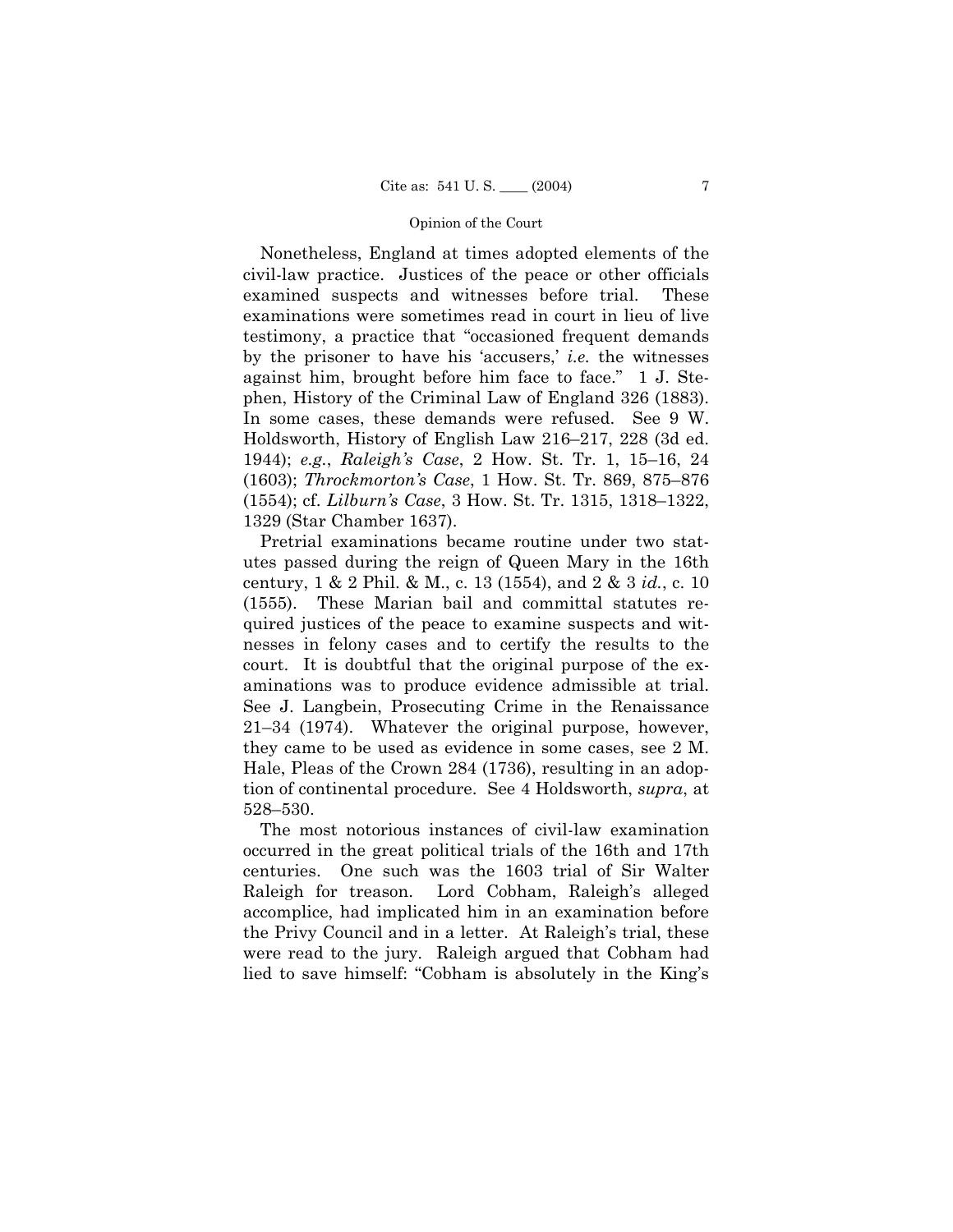mercy; to excuse me cannot avail him; by accusing me he may hope for favour." 1 D. Jardine, Criminal Trials 435 (1832). Suspecting that Cobham would recant, Raleigh demanded that the judges call him to appear, arguing that ì[t]he Proof of the Common Law is by witness and jury: let Cobham be here, let him speak it. Call my accuser before my face  $\dots$ ." 2 How. St. Tr., at 15–16. The judges refused, *id.*, at 24, and, despite Raleigh's protestations that he was being tried "by the Spanish Inquisition," *id.*, at 15, the jury convicted, and Raleigh was sentenced to death.

One of Raleigh's trial judges later lamented that "the justice of England has never been so degraded and injured as by the condemnation of Sir Walter Raleigh.<sup>77</sup> 1 Jardine, *supra*, at 520. Through a series of statutory and judicial reforms, English law developed a right of confrontation that limited these abuses. For example, treason statutes required witnesses to confront the accused "face" to faceî at his arraignment. *E.g.*, 13 Car. 2, c. 1, ß5 (1661); see 1 Hale, *supra*, at 306. Courts, meanwhile, developed relatively strict rules of unavailability, admitting examinations only if the witness was demonstrably unable to testify in person. See *Lord Morleyís Case*, 6 How. St. Tr. 769, 770–771 (H. L. 1666); 2 Hale, *supra*, at 284; 1 Stephen, *supra*, at 358. Several authorities also stated that a suspect's confession could be admitted only against himself, and not against others he implicated. See 2 W. Hawkins, Pleas of the Crown c. 46,  $\S 3$ , pp. 603–604 (T. Leach 6th ed. 1787); 1 Hale, *supra*, at 585, n. *(k);* 1 G. Gilbert, Evidence 216 (C. Lofft ed. 1791); cf. *Tongís Case*, Kel. J. 17, 18, 84 Eng. Rep. 1061, 1062 (1662) (treason). But see *King* v. *Westbeer*, 1 Leach 12, 168 Eng. Rep. 108, 109 (1739).

One recurring question was whether the admissibility of an unavailable witnessís pretrial examination depended on whether the defendant had had an opportunity to crossexamine him. In 1696, the Court of King's Bench an-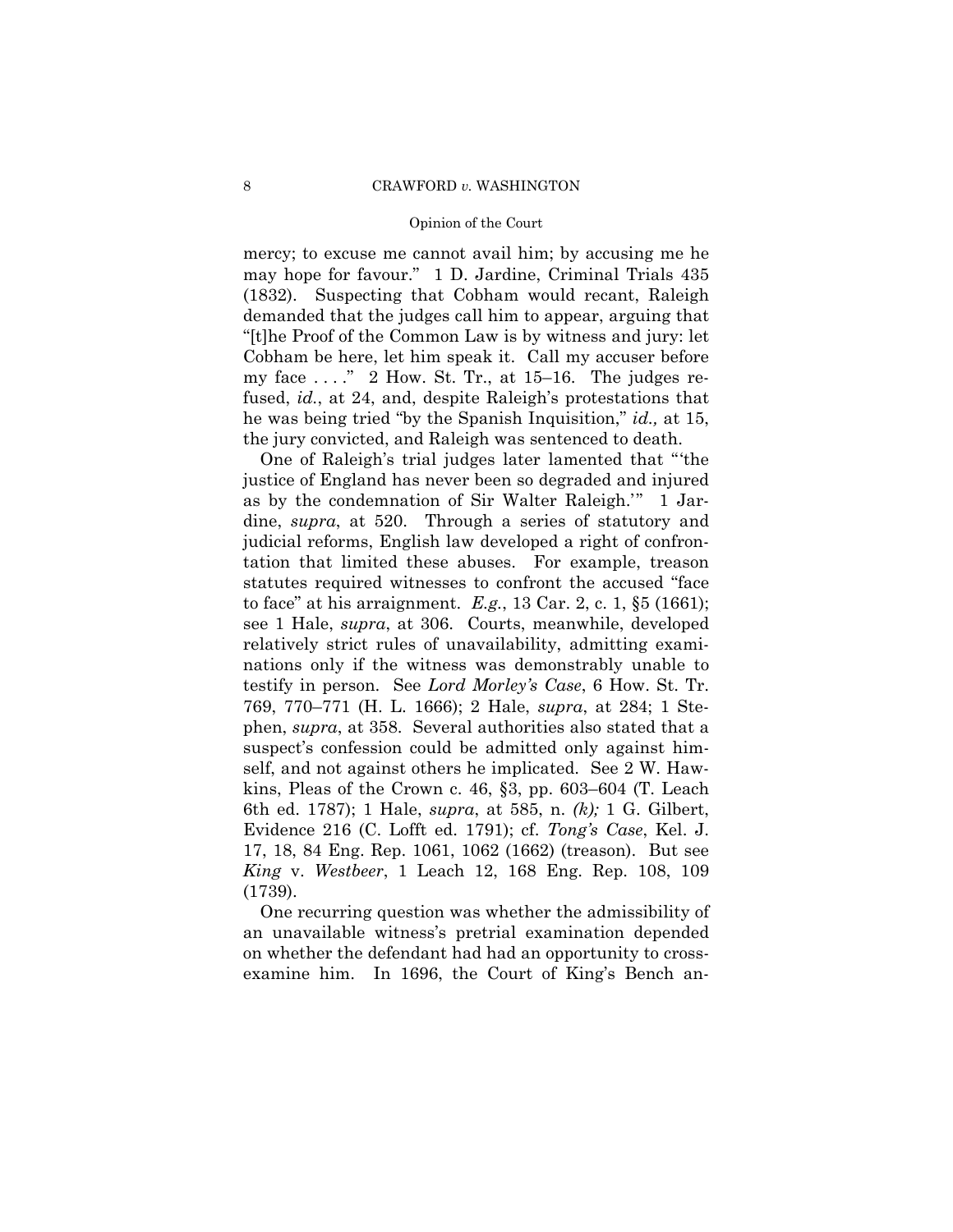swered this question in the affirmative, in the widely reported misdemeanor libel case of *King* v. *Paine*, 5 Mod. 163, 87 Eng. Rep. 584. The court ruled that, even though a witness was dead, his examination was not admissible where "the defendant not being present when [it was] taken before the mayor . . . had lost the benefit of a crossexamination.î *Id.*, at 165, 87 Eng. Rep., at 585. The question was also debated at length during the infamous proceedings against Sir John Fenwick on a bill of attainder. Fenwick's counsel objected to admitting the examination of a witness who had been spirited away, on the ground that Fenwick had had no opportunity to crossexamine. See *Fenwick's Case*, 13 How. St. Tr. 537, 591–  $592$  (H. C. 1696) (Powys) ("[T]hat which they would offer is something that Mr. Goodman hath sworn when he was examined . . . ; sir J. F. not being present or privy, and no opportunity given to cross-examine the person; and I conceive that cannot be offered as evidence . . .î); *id.*, at 592 (Shower) ("[N]o deposition of a person can be read, though beyond sea, unless in cases where the party it is to be read against was privy to the examination, and might have cross-examined him .... [O]ur constitution is, that the person shall see his accuser"). The examination was nonetheless admitted on a closely divided vote after several of those present opined that the common-law rules of procedure did not apply to parliamentary attainder proceedings—one speaker even admitting that the evidence would normally be inadmissible. See *id.*, at 603–604 (Williamson);  $id.$ , at  $604–605$  (Chancellor of the Exchequer); *id.*, at 607; 3 Wigmore §1364, at 22–23, n. 54. Fenwick was condemned, but the proceedings "must have burned into the general consciousness the vital importance of the rule securing the right of cross-examination.<sup>n</sup> *Id.*, §1364, at 22; cf. *Carmell* v. *Texas*, 529 U. S. 513, 526– 530 (2000).

*Paine* had settled the rule requiring a prior opportunity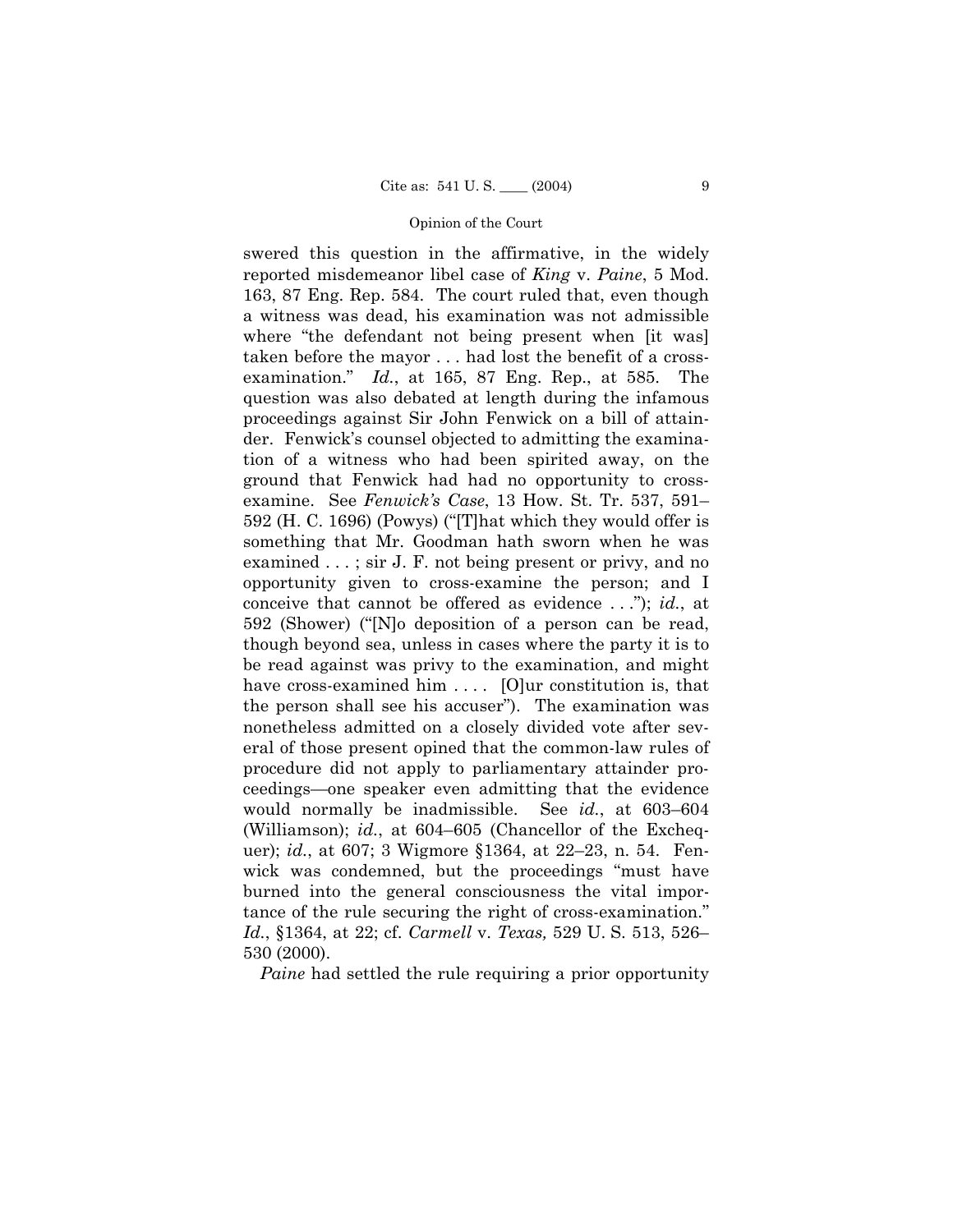for cross-examination as a matter of common law, but some doubts remained over whether the Marian statutes prescribed an exception to it in felony cases. The statutes did not identify the circumstances under which examinations were admissible, see 1 & 2 Phil. & M., c. 13 (1554); 2 & 3 *id.*, c. 10 (1555), and some inferred that no prior opportunity for cross-examination was required. See *Westbeer*, *supra*, at 12, 168 Eng. Rep., at 109; compare *Fenwickís Case*, 13 How. St. Tr., at 596 (Sloane), with *id.*, at 602 (Musgrave). Many who expressed this view acknowledged that it meant the statutes were in derogation of the common law. See *King* v. *Eriswell*, 3 T. R. 707, 710, 100 Eng. Rep. 815, 817 (K. B. 1790) (Grose, J.) (dicta); *id.*, at 722–723, 100 Eng. Rep., at 823–824 (Kenyon, C. J.) (same); compare 1 Gilbert, Evidence, at 215 (admissible only "by Force 'of the Statute'"), with *id.*, at 65. Nevertheless, by 1791 (the year the Sixth Amendment was ratified), courts were applying the cross-examination rule even to examinations by justices of the peace in felony cases. See *King* v. *Dingler*, 2 Leach 561, 562–563, 168 Eng. Rep. 383, 383–384 (1791); *King* v. *Woodcock*, 1 Leach 500, 502–504, 168 Eng. Rep. 352, 353 (1789); cf. *King* v. *Radbourne*, 1 Leach 457, 459–461, 168 Eng. Rep. 330, 331-332 (1787); 3 Wigmore §1364, at 23. Early 19thcentury treatises confirm that requirement. See 1 T. Starkie, Evidence 95 (1826); 2 *id.*, at 484-492; T. Peake, Evidence 63–64 (3d ed. 1808). When Parliament amended the statutes in 1848 to make the requirement explicit, see 11 & 12 Vict., c. 42,  $\S17$ , the change merely "introduced in terms" what was already afforded the defendant "by the equitable construction of the law.î *Queen* v. *Beeston*, 29 Eng. L. & Eq. R. 527, 529 (Ct. Crim. App. 1854) (Jervis,  $C. J.$ ).<sup>2</sup>

<sup>2</sup>There is some question whether the requirement of a prior opportu-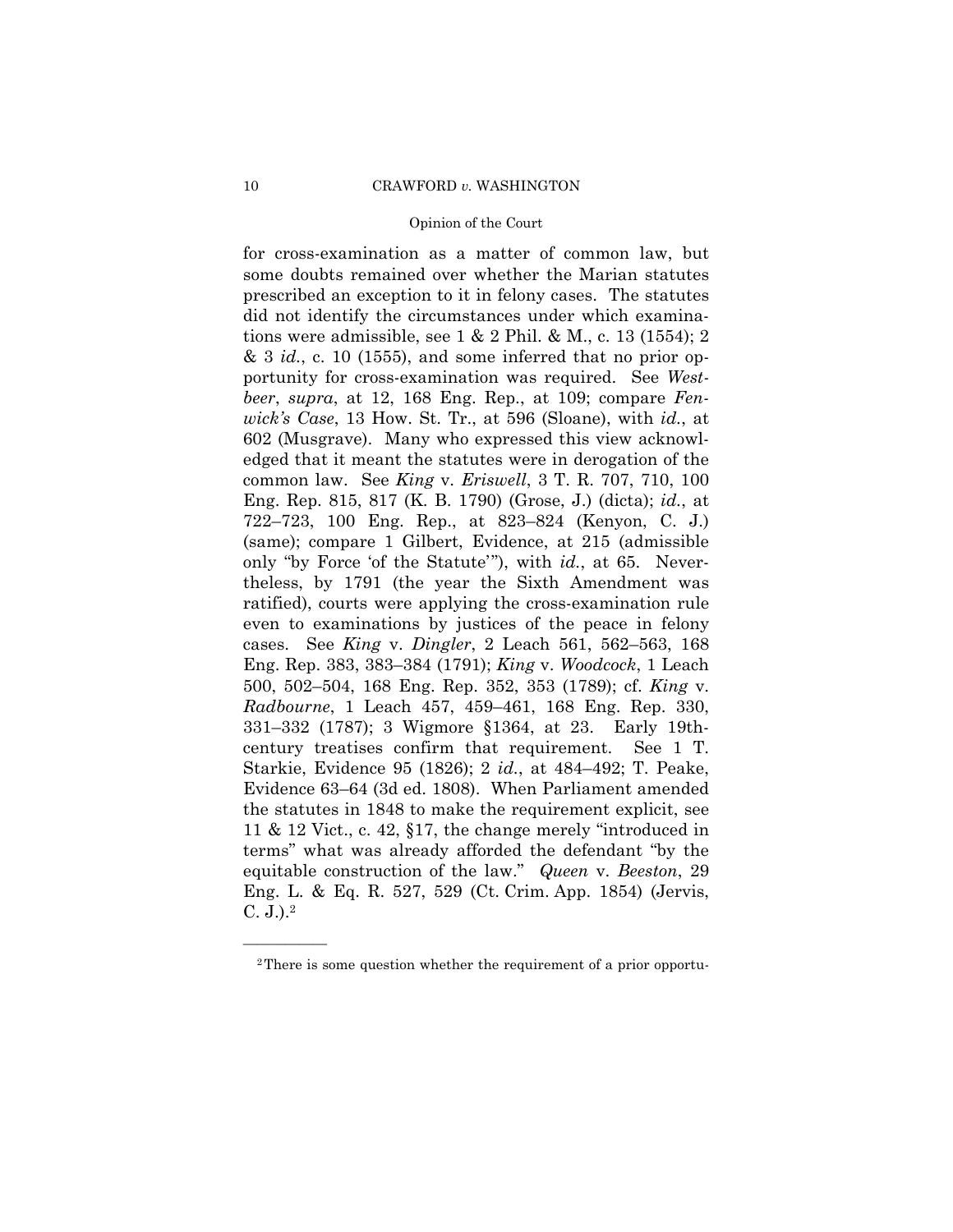### B

Controversial examination practices were also used in the Colonies. Early in the 18th century, for example, the Virginia Council protested against the Governor for having "privately issued several commissions to examine witnesses against particular men ex parte," complaining that "the person accused is not admitted to be confronted with, or defend himself against his defamers." A Memorial Concerning the Maladministrations of His Excellency Francis Nicholson, reprinted in 9 English Historical Documents 253, 257 (D. Douglas ed. 1955). A decade before the Revolution, England gave jurisdiction over Stamp Act offenses to the admiralty courts, which followed civil-law rather than common-law procedures and thus routinely took testimony by deposition or private judicial examination. See 5 Geo. 3, c. 12, ß57 (1765); Pollitt, The Right of Confrontation: Its History and Modern Dress, 8 J. Pub. L. 381, 396–397 (1959). Colonial representatives protested that the Act subverted their rights "by extending the jurisdiction of the courts of admiralty beyond its ancient limits." Resolutions of the Stamp Act Congress §8th (Oct. 19, 1765), reprinted in Sources of Our Liberties 270, 271 (R. Perry & J. Cooper eds. 1959). John Adams, defending a merchant in a high-profile admiralty case, ar-

nity for cross-examination applied as well to statements taken by a coroner, which were also authorized by the Marian statutes. See 3 Wigmore  $§1364$ , at 23 (requirement "never came to be conceded at all in Englandî); T. Peake, Evidence 64, n. *(m)* (3d ed. 1808) (not finding the point "expressly decided in any reported case"); *State* v. *Houser*, 26 Mo. 431, 436 (1858) ("there may be a few cases  $\dots$  but the authority of such cases is questioned, even in [England], by their ablest writers on common law"); *State* v. *Campbell*, 1 S. C. 124, 130 (1844) (point "has not . . . been plainly adjudged, even in the English cases"). Whatever the English rule, several early American authorities flatly rejected any special status for coroner statements. See *Houser*, *supra*, at 436; *Campbell*, *supra*, at 130; T. Cooley, Constitutional Limitations \*318.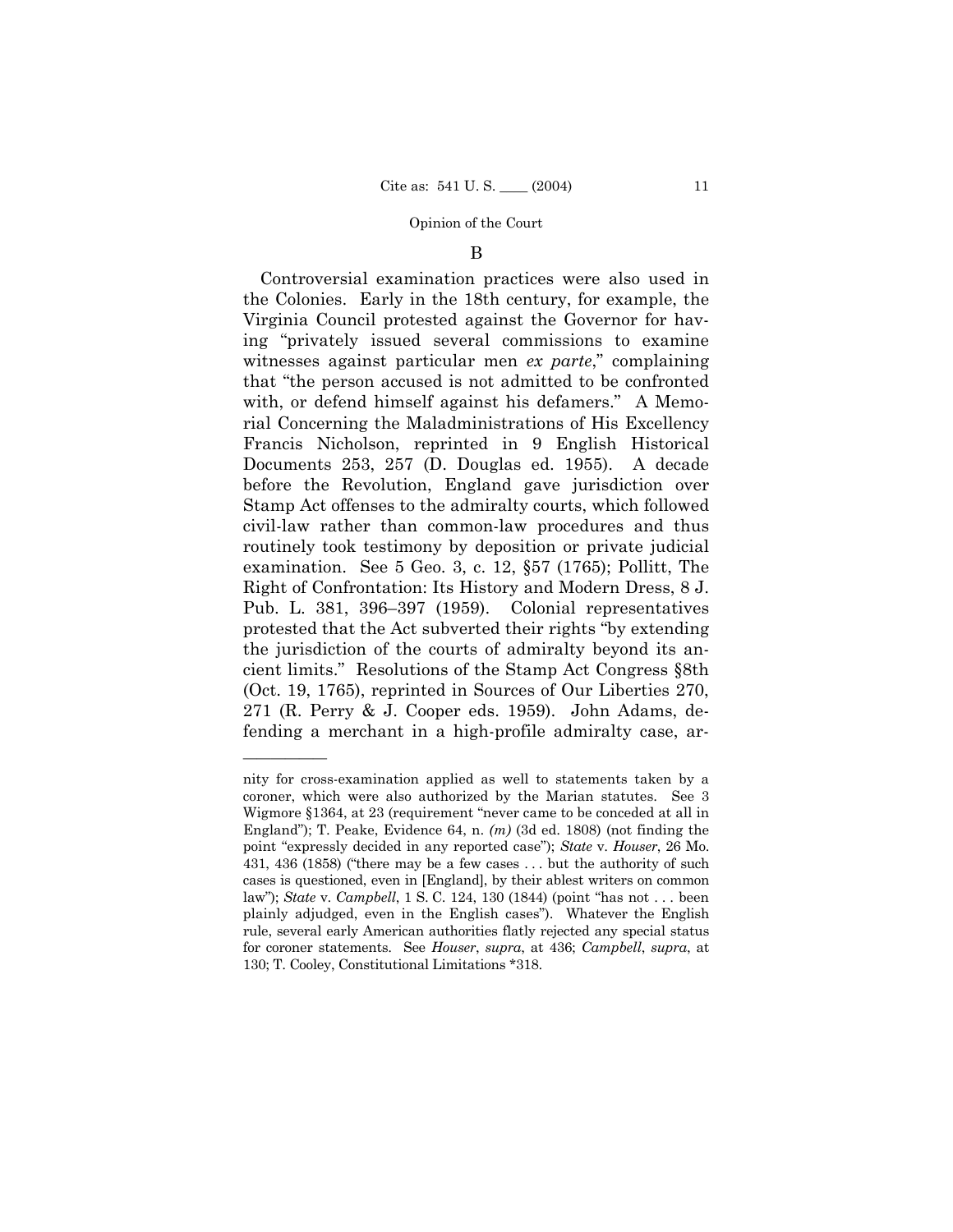gued: "Examinations of witnesses upon Interrogatories, are only by the Civil Law. Interrogatories are unknown at common Law, and Englishmen and common Lawyers have an aversion to them if not an Abhorrence of them." Draft of Argument in *Sewall* v. *Hancock* (1768–1769), in 2 Legal Papers of John Adams 194, 207 (K. Wroth & H. Zobel eds. 1965).

Many declarations of rights adopted around the time of the Revolution guaranteed a right of confrontation. See Virginia Declaration of Rights §8 (1776); Pennsylvania Declaration of Rights ßIX (1776); Delaware Declaration of Rights ß14 (1776); Maryland Declaration of Rights ßXIX (1776); North Carolina Declaration of Rights ßVII (1776); Vermont Declaration of Rights Ch. I, ßX (1777); Massachusetts Declaration of Rights ßXII (1780); New Hampshire Bill of Rights ßXV (1783), all reprinted in 1 B. Schwartz, The Bill of Rights: A Documentary History 235, 265, 278, 282, 287, 323, 342, 377 (1971). The proposed Federal Constitution, however, did not. At the Massachusetts ratifying convention, Abraham Holmes objected to this omission precisely on the ground that it would lead to civil-law practices: "The mode of trial is altogether indetermined; . . . whether [the defendant] is to be allowed to confront the witnesses, and have the advantage of crossexamination, we are not yet told. . . . [W]e shall find Congress possessed of powers enabling them to institute judicatories little less inauspicious than a certain tribunal in Spain, . . . the *Inquisition.*î 2 Debates on the Federal Constitution 110–111 (J. Elliot 2d ed. 1863). Similarly, a prominent Antifederalist writing under the pseudonym Federal Farmer criticized the use of "written evidence" while objecting to the omission of a vicinage right: "Nothing can be more essential than the cross examining [of] witnesses, and generally before the triers of the facts in question. . . . [W]ritten evidence . . . [is] almost useless; it must be frequently taken ex parte, and but very seldom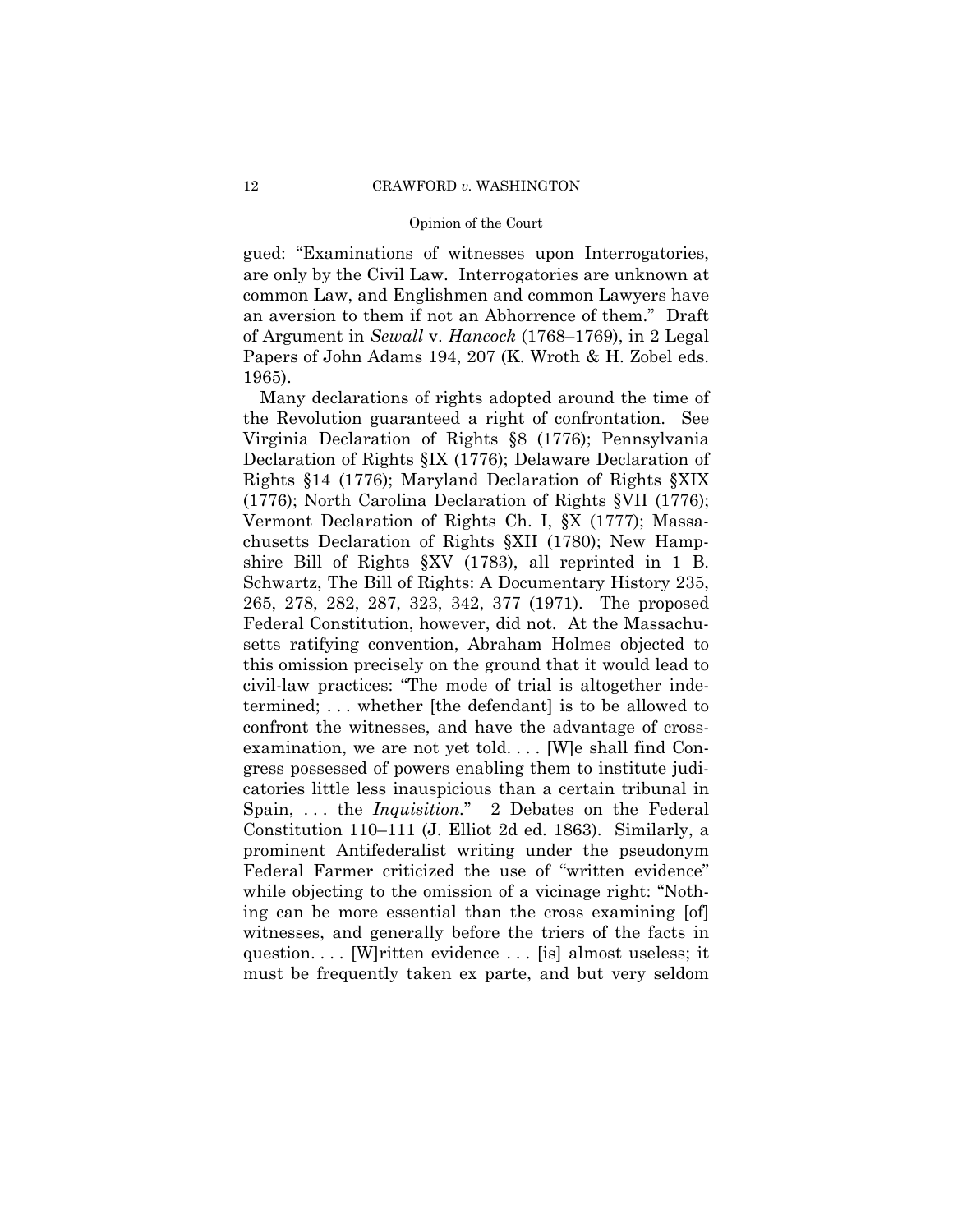leads to the proper discovery of truth." R. Lee, Letter IV by the Federal Farmer (Oct. 15, 1787), reprinted in 1 Schwartz, *supra*, at 469, 473. The First Congress responded by including the Confrontation Clause in the proposal that became the Sixth Amendment.

Early state decisions shed light upon the original understanding of the common-law right. *State* v. *Webb*, 2 N. C. 103 (1794) *(per curiam),* decided a mere three years after the adoption of the Sixth Amendment, held that depositions could be read against an accused only if they were taken in his presence. Rejecting a broader reading of the English authorities, the court held: " $[1]$ t is a rule of the common law, founded on natural justice, that no man shall be prejudiced by evidence which he had not the liberty to cross examine." *Id.*, at 104.

Similarly, in *State* v. *Campbell*, 1 S. C. 124 (1844), South Carolinaís highest law court excluded a deposition taken by a coroner in the absence of the accused. It held: ì[I]f we are to decide the question by the established rules of the common law, there could not be a dissenting voice. For, notwithstanding the death of the witness, and whatever the respectability of the court taking the depositions, the solemnity of the occasion and the weight of the testimony, such depositions are *ex parte*, and, therefore, utterly incompetent.<sup>n</sup> *Id.*, at 125. The court said that one of the "indispensable conditions" implicitly guaranteed by the State Constitution was that "prosecutions be carried on to the conviction of the accused, by witnesses confronted by him, and subjected to his personal examination.<sup>n</sup> *Ibid.* 

Many other decisions are to the same effect. Some early cases went so far as to hold that prior testimony was inadmissible in criminal cases *even if* the accused had a previous opportunity to cross-examine. See *Finn* v. *Commonwealth*, 26 Va. 701, 708 (1827); *State* v. *Atkins*, 1 Tenn. 229 (1807) *(per curiam)*. Most courts rejected that view, but only after reaffirming that admissibility de-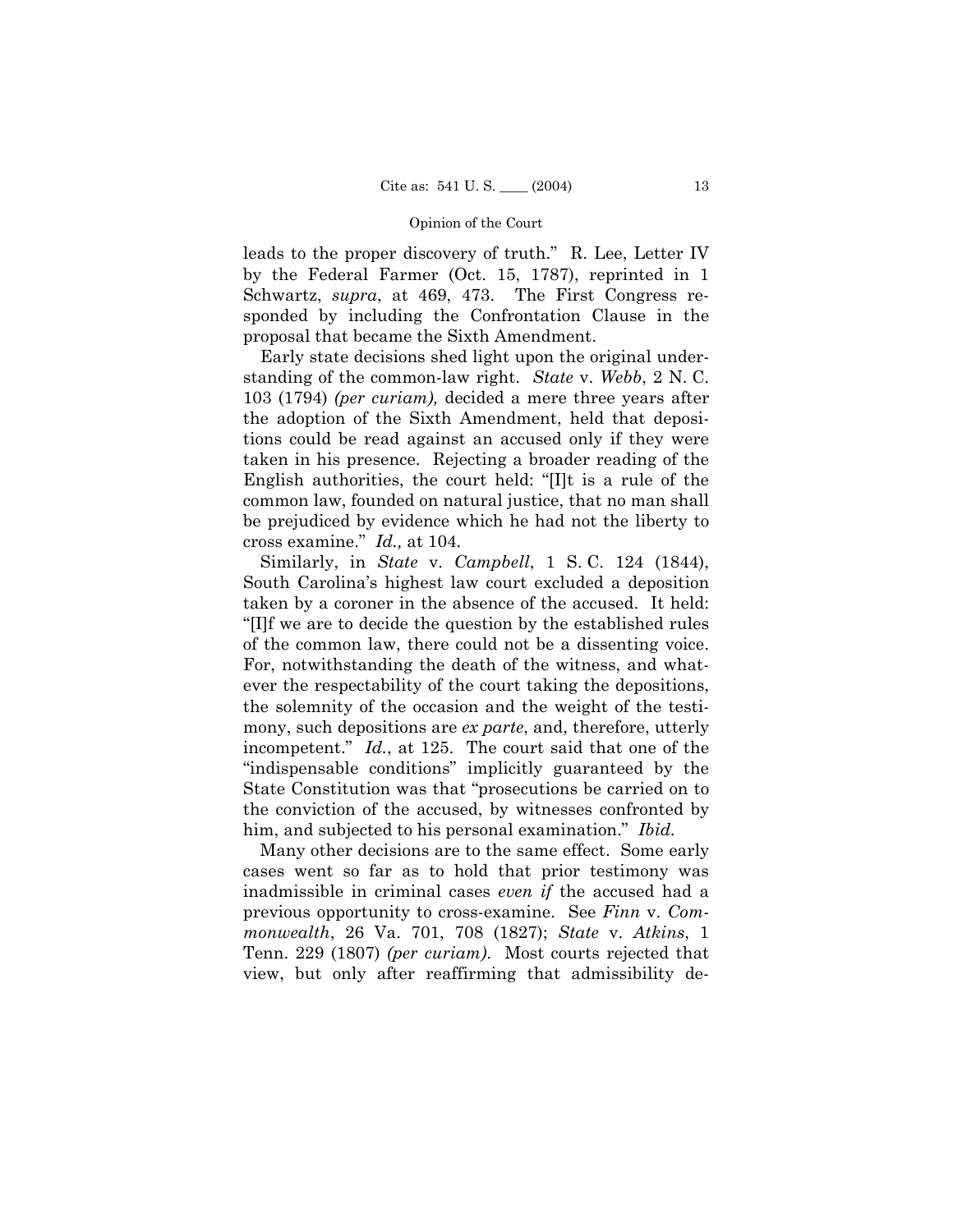pended on a prior opportunity for cross-examination. See *United States* v. *Macomb*, 26 F. Cas. 1132, 1133 (No. 15,702) (CC Ill. 1851); *State* v. *Houser*, 26 Mo. 431, 435– 436 (1858); *Kendrick v. State*, 29 Tenn. 479, 485-488 (1850); *Bostick v. State*, 22 Tenn. 344, 345-346 (1842); *Commonwealth* v. *Richards*, 35 Mass. 434, 437 (1837); *State* v. *Hill*, 2 Hill 607, 608–610 (S. C. 1835); *Johnston* v. *State*, 10 Tenn. 58, 59 (1821). Nineteenth-century treatises confirm the rule. See 1 J. Bishop, Criminal Procedure ß1093, p. 689 (2d ed. 1872); T. Cooley, Constitutional Limitations \*318.

# III

This history supports two inferences about the meaning of the Sixth Amendment.

A

First, the principal evil at which the Confrontation Clause was directed was the civil-law mode of criminal procedure, and particularly its use of *ex parte* examinations as evidence against the accused. It was these practices that the Crown deployed in notorious treason cases like Raleigh's; that the Marian statutes invited; that English lawís assertion of a right to confrontation was meant to prohibit; and that the founding-era rhetoric decried. The Sixth Amendment must be interpreted with this focus in mind.

Accordingly, we once again reject the view that the Confrontation Clause applies of its own force only to incourt testimony, and that its application to out-of-court statements introduced at trial depends upon "the law of Evidence for the time being." 3 Wigmore §1397, at 101; accord, *Dutton* v. *Evans,* 400 U. S. 74, 94 (1970) (Harlan, J., concurring in result). Leaving the regulation of out-ofcourt statements to the law of evidence would render the Confrontation Clause powerless to prevent even the most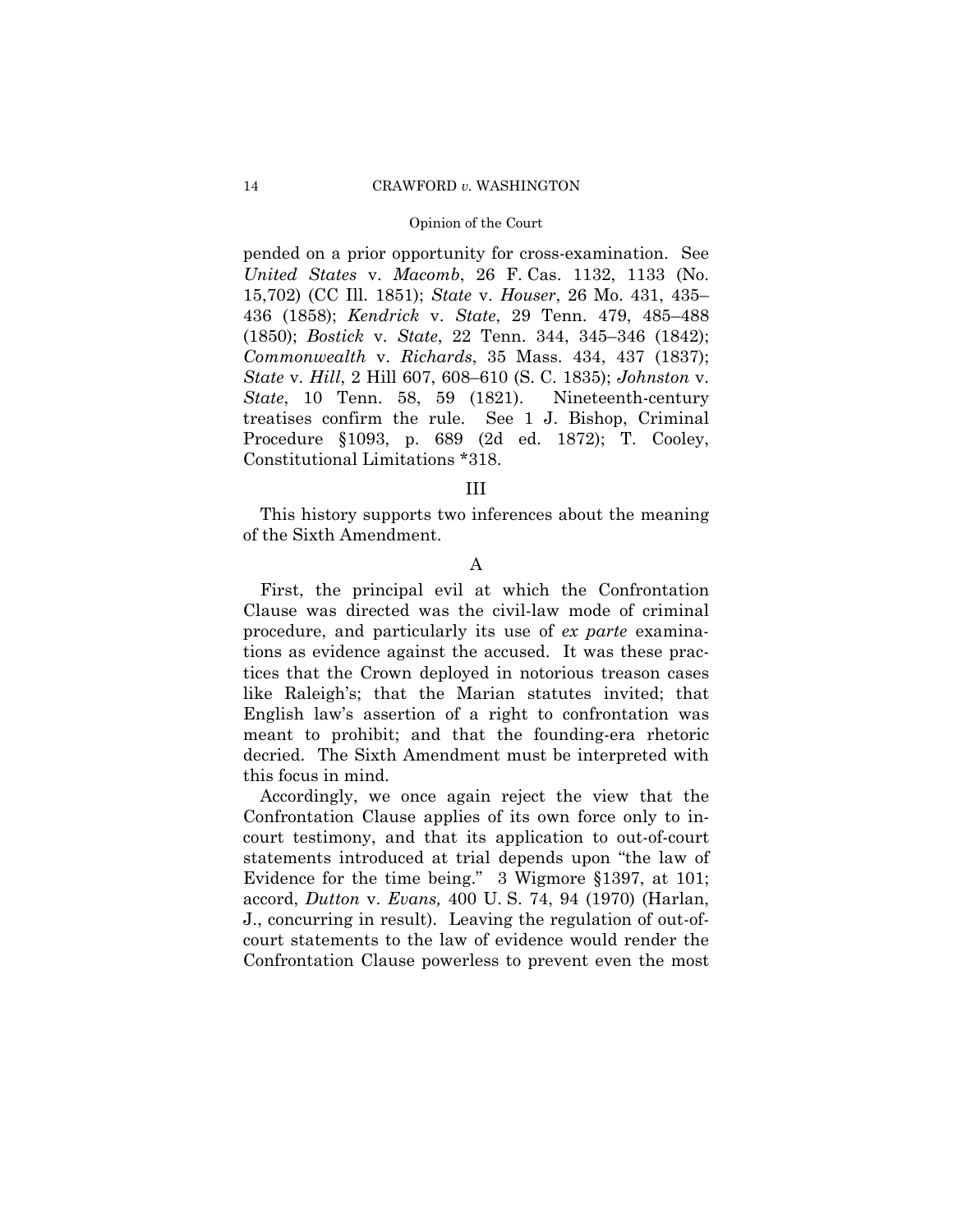flagrant inquisitorial practices. Raleigh was, after all, perfectly free to confront those who read Cobhamís confession in court.

This focus also suggests that not all hearsay implicates the Sixth Amendment's core concerns. An off-hand, overheard remark might be unreliable evidence and thus a good candidate for exclusion under hearsay rules, but it bears little resemblance to the civil-law abuses the Confrontation Clause targeted. On the other hand, *ex parte* examinations might sometimes be admissible under modern hearsay rules, but the Framers certainly would not have condoned them.

The text of the Confrontation Clause reflects this focus. It applies to "witnesses" against the accused—in other words, those who "bear testimony." 1 N. Webster, An American Dictionary of the English Language (1828). "Testimony," in turn, is typically "[a] solemn declaration or affirmation made for the purpose of establishing or proving some fact.î *Ibid.* An accuser who makes a formal statement to government officers bears testimony in a sense that a person who makes a casual remark to an acquaintance does not. The constitutional text, like the history underlying the common-law right of confrontation, thus reflects an especially acute concern with a specific type of out-of-court statement.

Various formulations of this core class of "testimonial" statements exist: "*ex parte* in-court testimony or its functional equivalent—that is, material such as affidavits, custodial examinations, prior testimony that the defendant was unable to cross-examine, or similar pretrial statements that declarants would reasonably expect to be used prosecutorially," Brief for Petitioner 23; "extrajudicial statements . . . contained in formalized testimonial materials, such as affidavits, depositions, prior testimony, or confessions,î *White* v. *Illinois,* 502 U. S. 346, 365 (1992) (THOMAS, J., joined by SCALIA, J., concurring in part and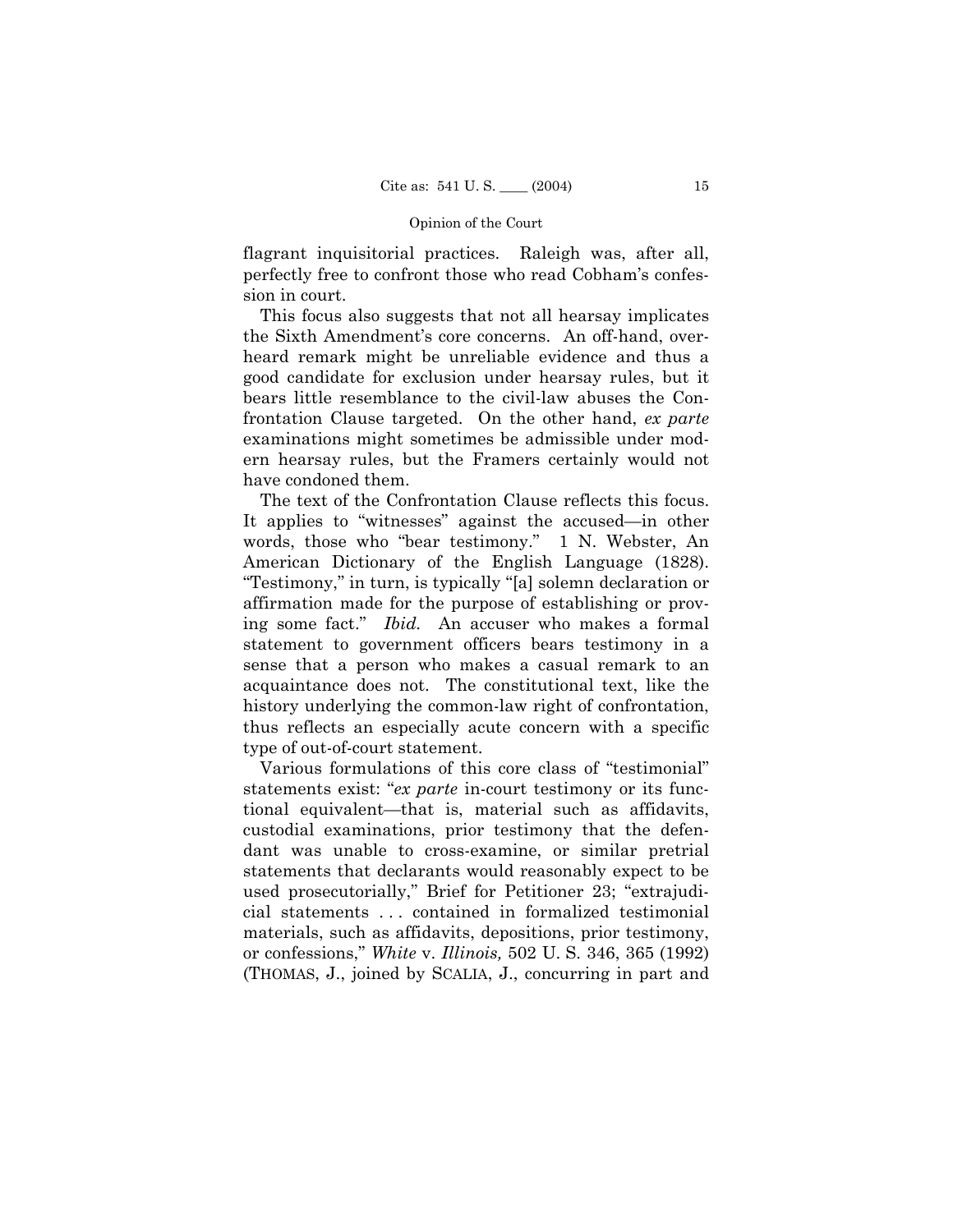concurring in judgment); "statements that were made under circumstances which would lead an objective witness reasonably to believe that the statement would be available for use at a later trial," Brief for National Association of Criminal Defense Lawyers et al. as *Amici Curiae* 3. These formulations all share a common nucleus and then define the Clauseís coverage at various levels of abstraction around it. Regardless of the precise articulation, some statements qualify under any definition—for example, *ex parte* testimony at a preliminary hearing.

Statements taken by police officers in the course of interrogations are also testimonial under even a narrow standard. Police interrogations bear a striking resemblance to examinations by justices of the peace in England. The statements are not *sworn* testimony, but the absence of oath was not dispositive. Cobhamís examination was unsworn, see 1 Jardine, Criminal Trials, at 430, yet Raleigh's trial has long been thought a paradigmatic confrontation violation, see, *e.g.*, *Campbell*, 1 S. C., at 130. Under the Marian statutes, witnesses were typically put on oath, but suspects were not. See 2 Hale, Pleas of the Crown, at 52. Yet Hawkins and others went out of their way to caution that such unsworn confessions were not admissible against anyone but the confessor. See *supra*, at 8.3

<sup>&</sup>lt;sup>3</sup>These sources—especially Raleigh's trial—refute THE CHIEF JUSTICEís assertion, *post*, at 3 (opinion concurring in judgment), that the right of confrontation was not particularly concerned with unsworn testimonial statements. But even if, as he claims, a general bar on unsworn hearsay made application of the Confrontation Clause to unsworn testimonial statements a moot point, that would merely change our focus from direct evidence of original meaning of the Sixth Amendment to reasonable inference. We find it implausible that a provision which concededly condemned trial by sworn *ex parte* affidavit thought trial by *unsworn ex parte* affidavit perfectly OK. (The claim that unsworn testimony was self-regulating because jurors would disbelieve it, cf. *post*, at 2, n. 1, is belied by the very existence of a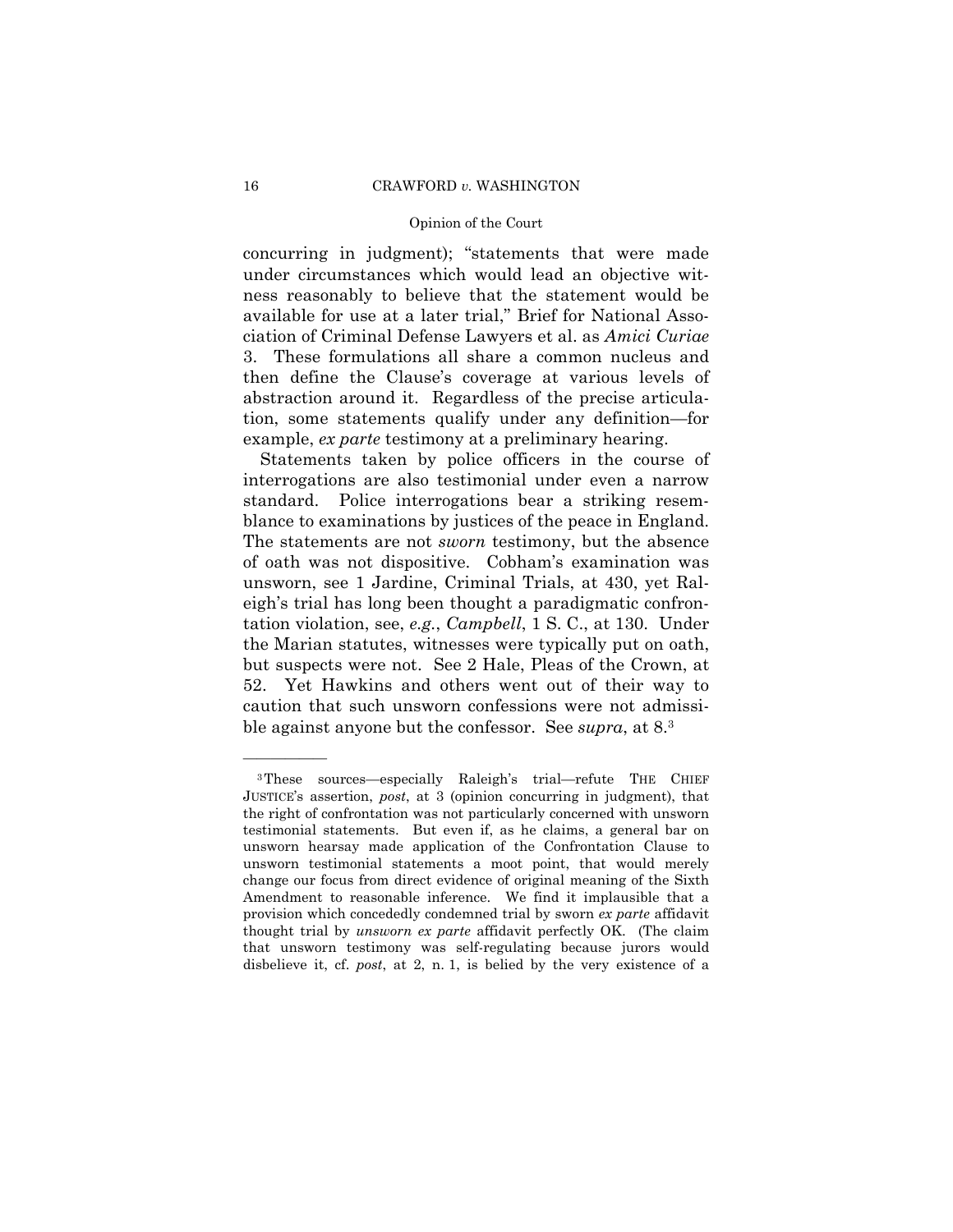That interrogators are police officers rather than magistrates does not change the picture either. Justices of the peace conducting examinations under the Marian statutes were not magistrates as we understand that office today, but had an essentially investigative and prosecutorial function. See 1 Stephen, Criminal Law of England, at 221; Langbein, Prosecuting Crime in the Renaissance, at 34–45. England did not have a professional police force until the 19th century, see 1 Stephen,  $\frac{\text{supra}}{\text{sup}}$ , at 194–200, so it is not surprising that other government officers performed the investigative functions now associated primarily with the police. The involvement of government officers in the production of testimonial evidence presents the same risk, whether the officers are police or justices of the peace.

In sum, even if the Sixth Amendment is not solely concerned with testimonial hearsay, that is its primary object, and interrogations by law enforcement officers fall squarely within that class.4

# B

<u>óóóóóóóóóóóóóó</u>

The historical record also supports a second proposition:

general bar on unsworn testimony.) Any attempt to determine the application of a constitutional provision to a phenomenon that did not exist at the time of its adoption (here, allegedly, admissible unsworn testimony) involves some degree of estimation—what THE CHIEF JUSTICE calls use of a "proxy," *post*, at 3—but that is hardly a reason not to make the estimation as accurate as possible. Even if, as THE CHIEF JUSTICE mistakenly asserts, there were no direct evidence of how the Sixth Amendment originally applied to unsworn testimony, there is no doubt what its application would have been.

<sup>&</sup>lt;sup>4</sup>We use the term "interrogation" in its colloquial, rather than any technical legal, sense. Cf. *Rhode Island* v. *Innis*, 446 U. S. 291, 300-301 (1980). Just as various definitions of "testimonial" exist, one can imagine various definitions of "interrogation," and we need not select among them in this case. Sylviaís recorded statement, knowingly given in response to structured police questioning, qualifies under any conceivable definition.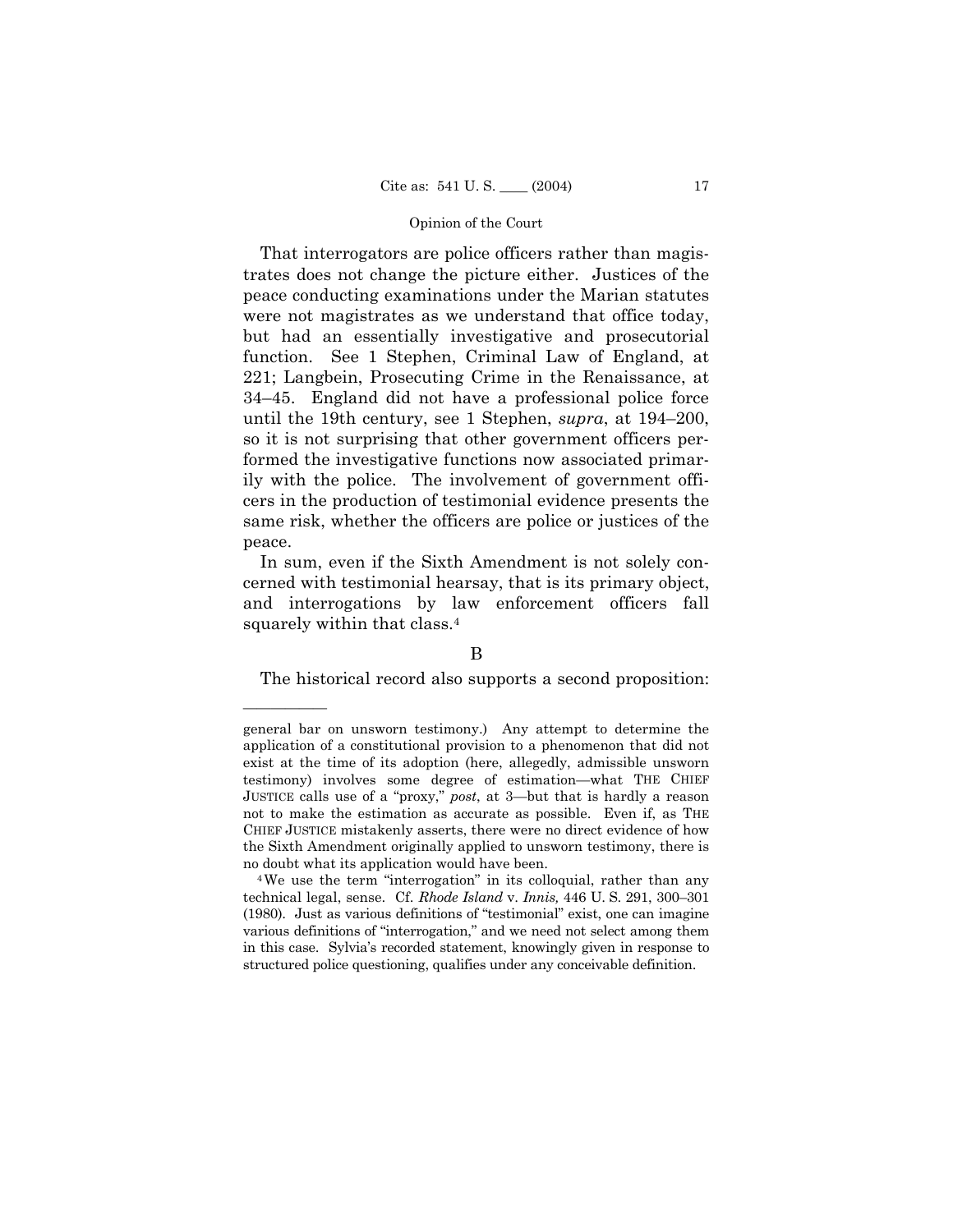that the Framers would not have allowed admission of testimonial statements of a witness who did not appear at trial unless he was unavailable to testify, and the defendant had had a prior opportunity for cross-examination. The text of the Sixth Amendment does not suggest any open-ended exceptions from the confrontation requirement to be developed by the courts. Rather, the "right  $\dots$  to be confronted with the witnesses against him," Amdt. 6, is most naturally read as a reference to the right of confrontation at common law, admitting only those exceptions established at the time of the founding. See *Mattox* v. *United States,* 156 U. S. 237, 243 (1895); cf. *Houser*, 26 Mo., at  $433-435$ . As the English authorities above reveal, the common law in 1791 conditioned admissibility of an absent witnessís examination on unavailability and a prior opportunity to cross-examine. The Sixth Amendment therefore incorporates those limitations. The numerous early state decisions applying the same test confirm that these principles were received as part of the common law in this country.5

<sup>5</sup>THE CHIEF JUSTICE claims that English lawís treatment of testimonial statements was inconsistent at the time of the framing, *post*, at  $4$ – 5, but the examples he cites relate to examinations under the Marian statutes. As we have explained, to the extent Marian examinations were admissible, it was only because the statutes *derogated* from the common law. See *supra*, at 10. Moreover, by 1791 even the statutoryderogation view had been rejected with respect to justice-of-the-peace examinations—explicitly in *King* v. *Woodcock*, 1 Leach 500, 502-504, 168 Eng. Rep. 352, 353 (1789), and *King* v. *Dingler*, 2 Leach 561, 562-563, 168 Eng. Rep. 383, 383-384 (1791), and by implication in *King* v. *Radbourne*, 1 Leach 457, 459-461, 168 Eng. Rep. 330, 331-332 (1787).

None of THE CHIEF JUSTICEís citations proves otherwise. *King* v. *Westbeer*, 1 Leach 12, 168 Eng. Rep. 108 (1739), was decided a halfcentury earlier and cannot be taken as an accurate statement of the law in 1791 given the directly contrary holdings of *Woodcock* and *Dingler*. Hale's treatise is older still, and far more ambiguous on this point, see 1 M. Hale, Pleas of the Crown  $585-586$  (1736); some who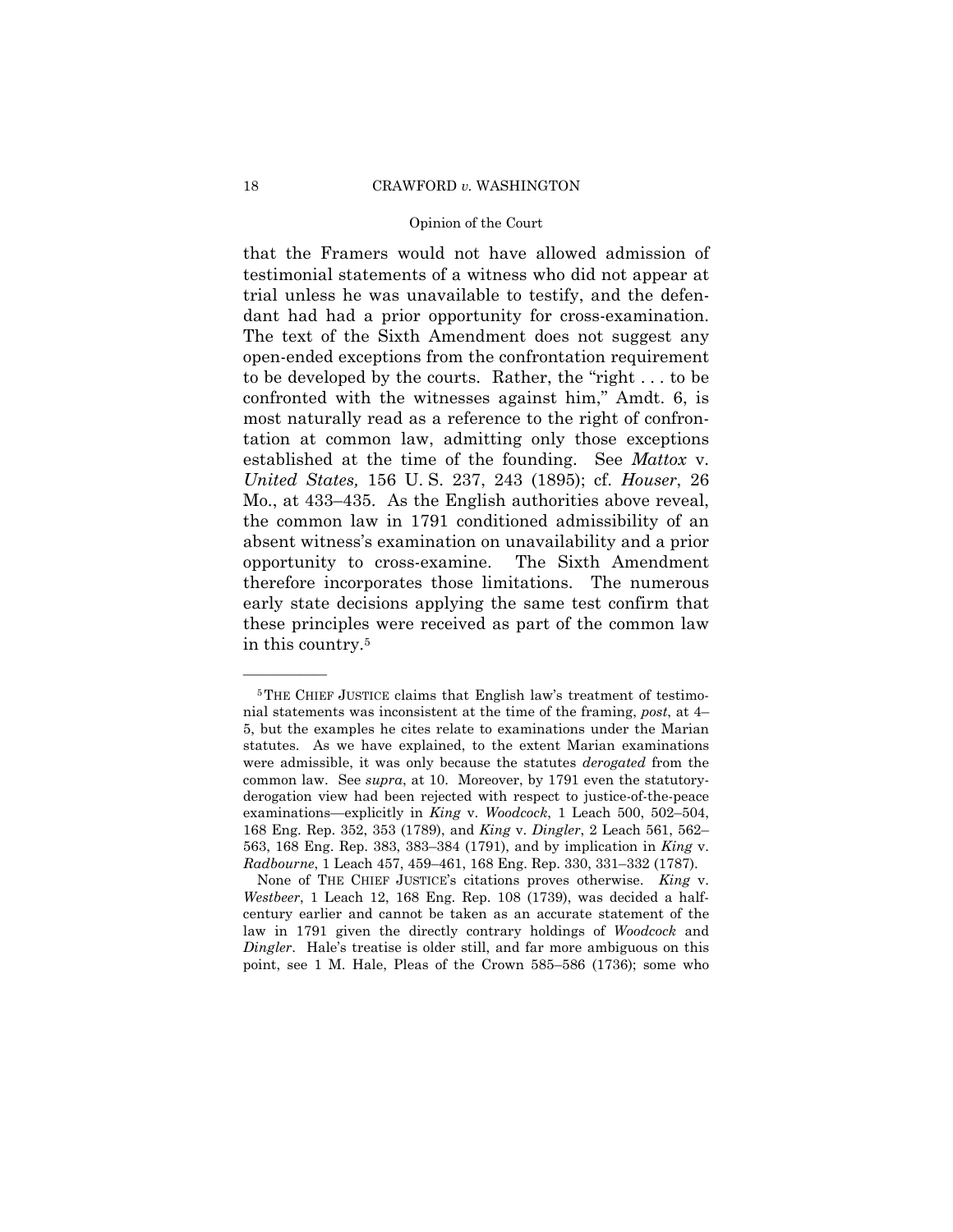<u>óóóóóóóóóóóóóó</u>

espoused the requirement of a prior opportunity for cross-examination thought it entirely consistent with Haleís views. See *Fenwickís Case*, 13 How. St. Tr. 537, 602 (H. C. 1696) (Musgrave). The only timely authority THE CHIEF JUSTICE cites is *King* v. *Eriswell*, 3 T. R. 707, 100 Eng. Rep. 815 (K. B. 1790), but even that decision provides no substantial support. *Eriswell* was not a criminal case at all, but a Crown suit against the inhabitants of a town to charge them with care of an insane pauper. *Id.*, at  $707-708$ , 100 Eng. Rep., at 815-816. It is relevant only because the judges discuss the Marian statutes in dicta. One of them, Buller, J., defended admission of the pauper's statement of residence on the basis of authorities that purportedly held *ex parte* Marian examinations admissible.  $Id$ , at  $713-714$ , 100 Eng. Rep., at 819. As evidence writers were quick to point out, however, his authorities said no such thing. See Peake, Evidence, at  $64$ , n.  $(m)$  ("Mr. J. Buller is reported to have said that it was so settled in 1 Lev. 180, and Kel. 55; certainly nothing of the kind appears in those books"); 2 T. Starkie, Evidence 487–488, n. *(c)* (1826) ("Buller, J. . . . refers to *Radbourne*'s case . . . ; but in that case the deposition was taken in the hearing of the prisoner, and of course the question did not arise" (citation omitted)). Two other judges, Grose, J., and Kenyon, C. J., responded to Buller's argument by distinguishing Marian examinations as a statutory exception to the common-law rule, but the context and tenor of their remarks suggest they merely *assumed* the accuracy of Buller's premise without independent consideration, at least with respect to examinations by justices of the peace. See 3 T. R., at 710, 100 Eng. Rep., at 817 (Grose, J.); *id.*, at  $722-723$ , 100 Eng. Rep., at  $823-824$  (Kenyon, C. J.). In fact, the case reporter specifically notes in a footnote that their assumption was erroneous. See *id.*, at 710, n. *(c),* 100 Eng. Rep., at 817, n. *(c)*. Notably, Buller's position on pauper examinations was resoundingly rejected only a decade later in *King* v. *Ferry Frystone*, 2 East 54, 55, 102 Eng. Rep. 289 (K. B. 1801) ("The point  $\dots$  has been since considered to be so clear against the admissibility of the evidence . . . that it was abandoned by the counsel . . . without argument"), further suggesting that his views on evidence were not mainstream at the time of the framing.

In short, none of THE CHIEF JUSTICEís sources shows that the law in 1791 was unsettled *even as to examinations by justices of the peace under the Marian statutes*. More importantly, however, even if the statutory rule in 1791 were in doubt, the numerous early state-court decisions make abundantly clear that the Sixth Amendment incorporated the *common-law* right of confrontation and not any exceptions the Marian statutes supposedly carved out from it. See *supra*, at 13–14; see also *supra*, at 11, n. 2 (coroner statements). The common-law rule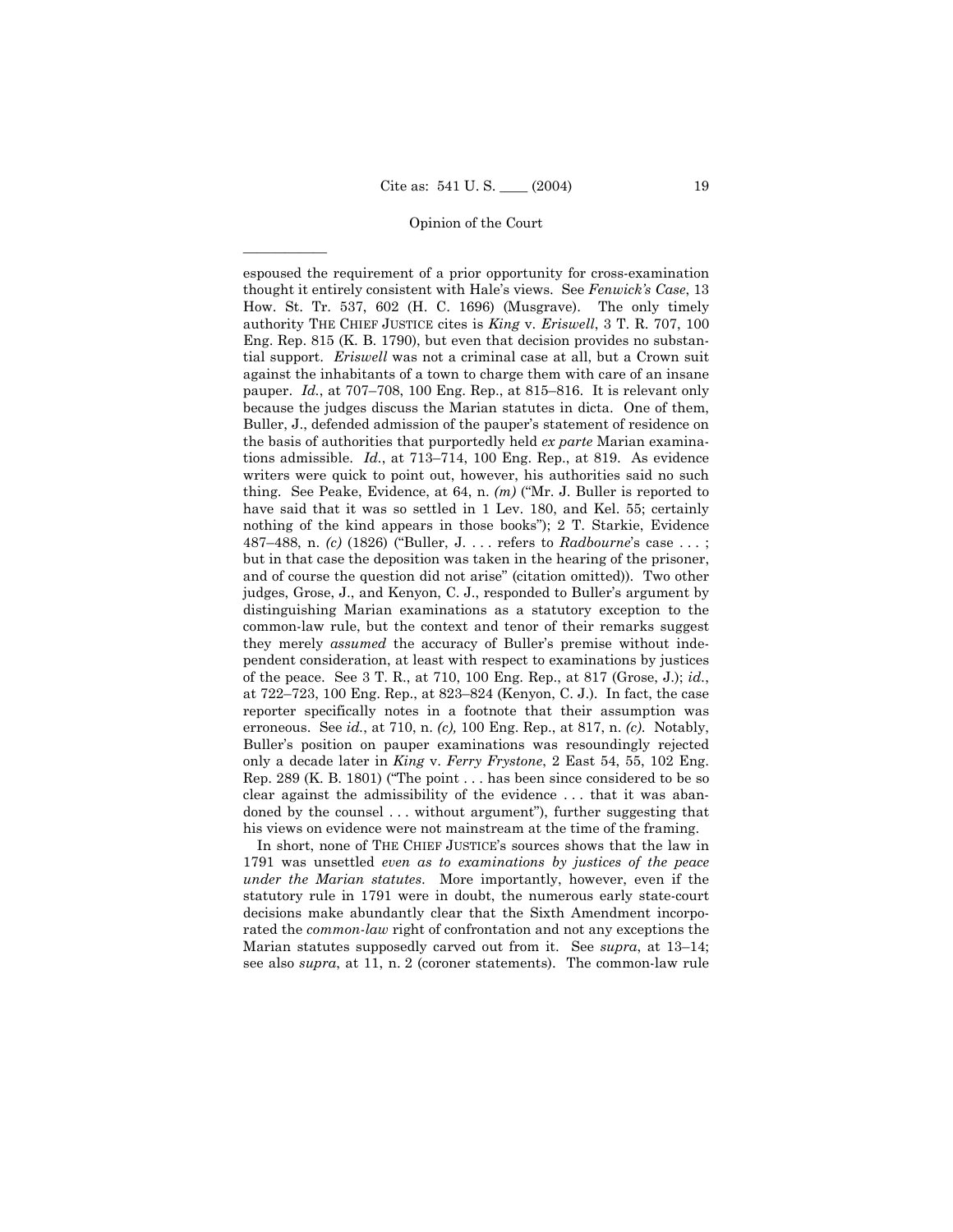#### 20 CRAWFORD *v.* WASHINGTON

#### Opinion of the Court

We do not read the historical sources to say that a prior opportunity to cross-examine was merely a sufficient, rather than a necessary, condition for admissibility of testimonial statements. They suggest that this requirement was dispositive, and not merely one of several ways to establish reliability. This is not to deny, as THE CHIEF JUSTICE notes, that "[t]here were always exceptions to the general rule of exclusionî of hearsay evidence. *Post*, at 5. Several had become well established by 1791. See 3 Wigmore ß1397, at 101; Brief for United States as *Amicus Curiae* 13, n. 5. But there is scant evidence that exceptions were invoked to admit *testimonial* statements against the accused in a *criminal* case.6 Most of the hearsay exceptions covered statements that by their nature were not testimonial—for example, business records or statements in furtherance of a conspiracy. We do not infer from these that the Framers thought exceptions would apply even to prior testimony. Cf. *Lilly* v. *Virginia,* 527 U. S. 116, 134 (1999) (plurality opinion) ( $A$ ]ccomplices confessions that inculpate a criminal defendant are not

had been settled since *Paine* in 1696. See *King* v. *Paine*, 5 Mod. 163, 165, 87 Eng. Rep. 584, 585 (K. B.).

<sup>&</sup>lt;sup>6</sup>The one deviation we have found involves dying declarations. The existence of that exception as a general rule of criminal hearsay law cannot be disputed. See, *e.g., Mattox v. United States,* 156 U.S. 237, 243– 244 (1895); *King v. Reason*, 16 How. St. Tr. 1, 24–38 (K. B. 1722); 1 D. Jardine, Criminal Trials 435 (1832); Cooley, Constitutional Limitations, at \*318; 1 G. Gilbert, Evidence 211 (C. Lofft ed. 1791); see also F. Heller, The Sixth Amendment 105 (1951) (asserting that this was the *only* recognized criminal hearsay exception at common law). Although many dying declarations may not be testimonial, there is authority for admitting even those that clearly are. See *Woodcock*, *supra*, at 501-504, 168 Eng. Rep., at 353–354; *Reason*, *supra*, at 24–38; Peake, Evidence, at 64; cf. *Radbourne*,  $supra$ , at 460–462, 168 Eng. Rep., at 332–333. We need not decide in this case whether the Sixth Amendment incorporates an exception for testimonial dying declarations. If this exception must be accepted on historical grounds, it is *sui generis*.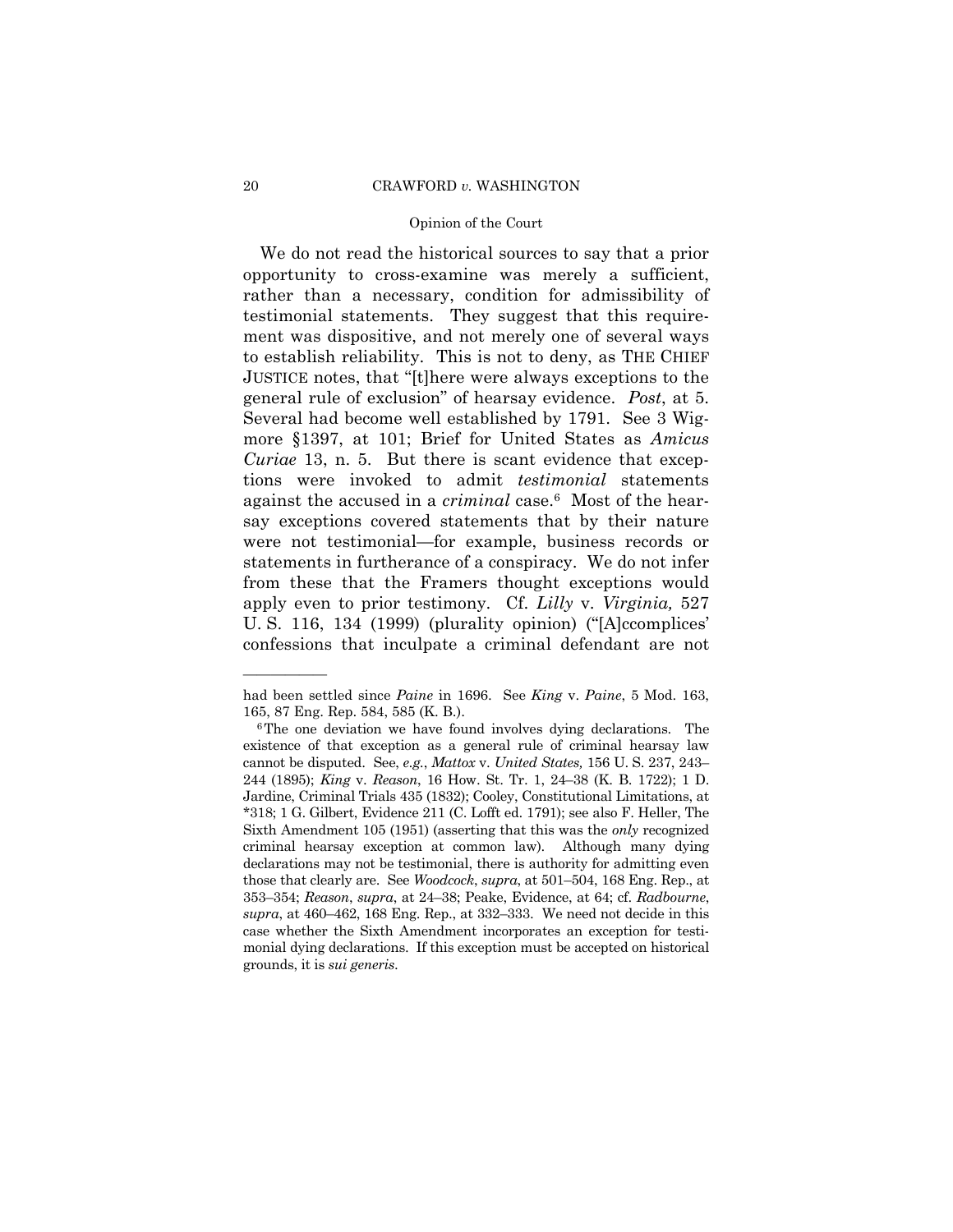within a firmly rooted exception to the hearsay rule").<sup>7</sup>

### IV

Our case law has been largely consistent with these two principles. Our leading early decision, for example, involved a deceased witnessís prior trial testimony. *Mattox* v. *United States,* 156 U. S. 237 (1895). In allowing the statement to be admitted, we relied on the fact that the defendant had had, at the first trial, an adequate opportunity to confront the witness: "The substance of the constitutional protection is preserved to the prisoner in the advantage he has once had of seeing the witness face to face, and of subjecting him to the ordeal of a crossexamination. This, the law says, he shall under no circumstances be deprived of . . . .î *Id.*, at 244.

Our later cases conform to *Mattox*ís holding that prior trial or preliminary hearing testimony is admissible only if the defendant had an adequate opportunity to crossexamine. See *Mancusi* v. *Stubbs*, 408 U. S. 204, 213-216 (1972); *California* v. *Green*, 399 U. S. 149, 165–168 (1970); *Pointer* v. *Texas*, 380 U. S., at 406-408; cf. *Kirby* v. *United States,* 174 U.S. 47, 55–61 (1899). Even where the defendant had such an opportunity, we excluded the testimony where the government had not established unavailability of the witness. See *Barber* v. *Page*, 390 U.S. 719, 722–725 (1968); cf. *Motes* v. *United States*, 178 U.S. 458, 470-471 (1900). We similarly excluded accomplice confessions

 $7$ We cannot agree with THE CHIEF JUSTICE that the fact "[t]hat a statement might be testimonial does nothing to undermine the wisdom of one of these [hearsay] exceptions.î *Post*, at 6. Involvement of government officers in the production of testimony with an eye toward trial presents unique potential for prosecutorial abuse—a fact borne out time and again throughout a history with which the Framers were keenly familiar. This consideration does not evaporate when testimony happens to fall within some broad, modern hearsay exception, even if that exception might be justifiable in other circumstances.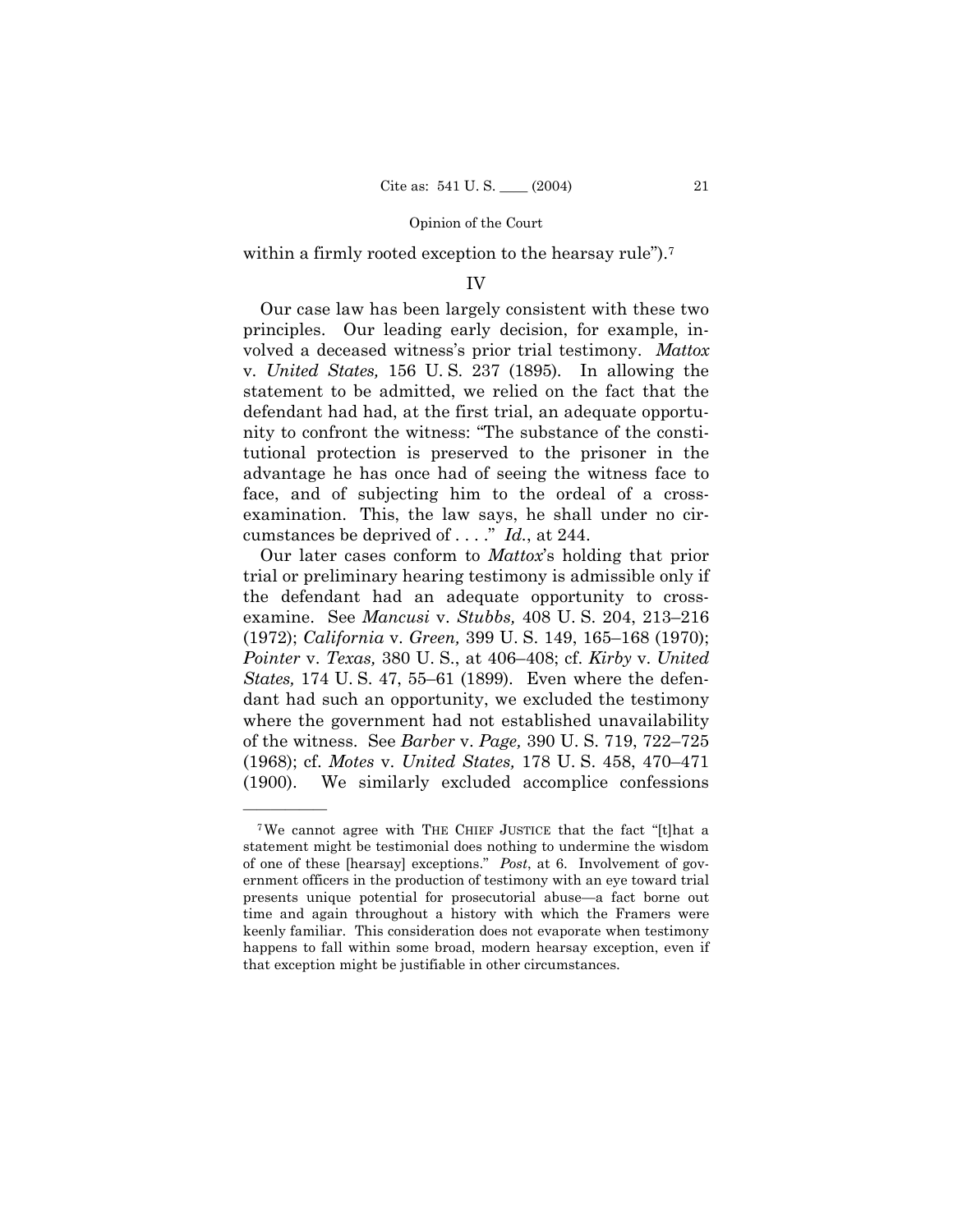where the defendant had no opportunity to cross-examine. See *Roberts* v. *Russell*, 392 U. S. 293, 294–295 (1968) *(per curiam); Bruton* v. *United States*, 391 U.S. 123, 126–128 (1968); *Douglas* v. *Alabama*, 380 U.S. 415, 418–420 (1965). In contrast, we considered reliability factors beyond prior opportunity for cross-examination when the hearsay statement at issue was not testimonial. See *Dutton* v. *Evans*, 400 U. S., at 87–89 (plurality opinion).

Even our recent cases, in their outcomes, hew closely to the traditional line. *Ohio* v. *Roberts*, 448 U.S., at 67–70, admitted testimony from a preliminary hearing at which the defendant had examined the witness. *Lilly* v. *Virginia, supra*, excluded testimonial statements that the defendant had had no opportunity to test by crossexamination. And *Bourjaily* v. *United States,* 483 U. S.  $171, 181–184$  (1987), admitted statements made unwittingly to an FBI informant after applying a more general test that did *not* make prior cross-examination an indispensable requirement.8

<sup>8</sup>One case arguably in tension with the rule requiring a prior opportunity for cross-examination when the proffered statement is testimonial is *White* v. *Illinois,* 502 U. S. 346 (1992), which involved, *inter alia*, statements of a child victim to an investigating police officer admitted as spontaneous declarations.  $Id.$ , at  $349-351$ . It is questionable whether testimonial statements would ever have been admissible on that ground in 1791; to the extent the hearsay exception for spontaneous declarations existed at all, it required that the statements be made "immediat[ely] upon the hurt received, and before [the declarant] had time to devise or contrive any thing for her own advantage.î *Thompson* v. *Trevanion*, Skin. 402, 90 Eng. Rep. 179 (K. B. 1694). In any case, the only question presented in *White* was whether the Confrontation Clause imposed an unavailability requirement on the types of hearsay at issue. See  $502$  U.S., at  $348-349$ . The holding did not address the question whether certain of the statements, because they were testimonial, had to be excluded *even if* the witness was unavailable. We "[took] as a given . . . that the testimony properly falls within the relevant hearsay exceptions.<sup>*n*</sup> *Id.*, at 351, n. 4.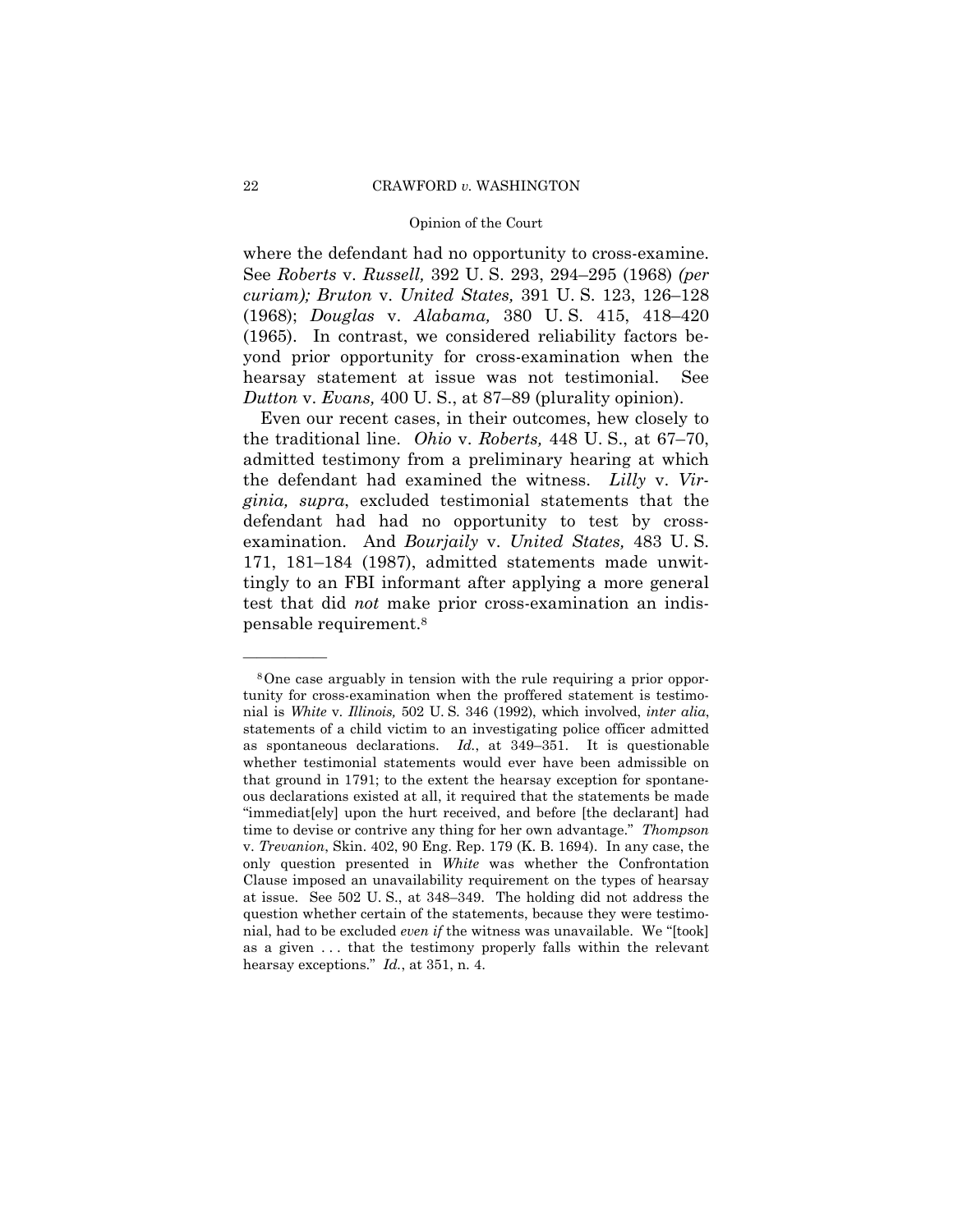*Lee* v. *Illinois,* 476 U. S. 530 (1986), on which the State relies, is not to the contrary. There, we *rejected* the State's attempt to admit an accomplice confession. The State had argued that the confession was admissible because it "interlocked" with the defendant's. We dealt with the argument by rejecting its premise, holding that "when the discrepancies between the statements are not insignificant, the codefendant's confession may not be admitted." *Id.*, at 545. Respondent argues that "[t]he logical inference of this statement is that when the discrepancies between the statements *are* insignificant, then the codefendant's statement *may* be admitted." Brief for Respondent 6. But this is merely a possible inference, not an inevitable one, and we do not draw it here. If *Lee* had meant authoritatively to announce an exception—previously unknown to this Court's jurisprudence—for interlocking confessions, it would not have done so in such an oblique manner. Our only precedent on interlocking confessions had addressed the entirely different question whether a limiting instruction cured prejudice to codefendants from admitting a defendant's *own* confession against him in a joint trial. See *Parker* v. *Randolph,* 442 U. S. 62, 69–76 (1979) (plurality opinion), abrogated by *Cruz* v. *New York,* 481 U. S. 186 (1987).

Our cases have thus remained faithful to the Framers' understanding: Testimonial statements of witnesses absent from trial have been admitted only where the declarant is unavailable, and only where the defendant has had a prior opportunity to cross-examine.9

<sup>&</sup>lt;sup>9</sup>THE CHIEF JUSTICE complains that our prior decisions have "never drawn a distinctionî like the one we now draw, citing in particular *Mattox* v. *United States,* 156 U. S. 237 (1895), *Kirby* v. *United States,* 174 U. S. 47 (1899), and *United States* v. *Burr*, 25 F. Cas. 187 (No. 14,694) (CC Va. 1807) (Marshall, C. J.). *Post*, at 4–6. But nothing in these cases contradicts our holding in any way. *Mattox* and *Kirby*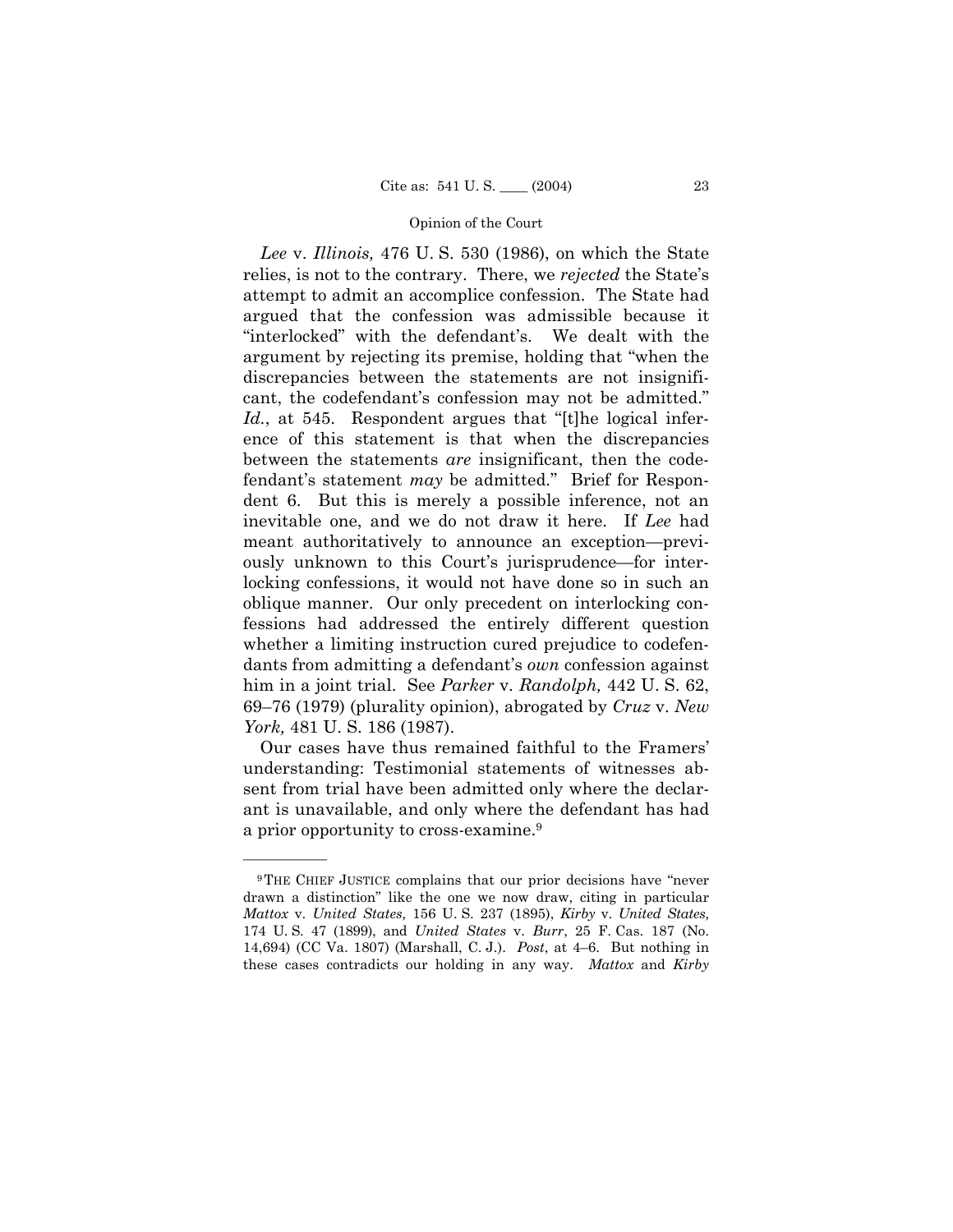V

Although the results of our decisions have generally been faithful to the original meaning of the Confrontation Clause, the same cannot be said of our rationales. *Roberts* conditions the admissibility of all hearsay evidence on whether it falls under a "firmly rooted hearsay exception" or bears "particularized guarantees of trustworthiness." 448 U. S., at 66. This test departs from the historical principles identified above in two respects. First, it is too

allowed or excluded evidence depending on whether the defendant had had an opportunity for cross-examination. *Mattox*, *supra*, at 242-244; *Kirby*, *supra*, at 55–61. That the two cases did not extrapolate a more general class of evidence to which that criterion applied does not prevent us from doing so now. As to *Burr*, we disagree with THE CHIEF JUSTICEís reading of the case. Although Chief Justice Marshall made one passing reference to the Confrontation Clause, the case was fundamentally about the hearsay rules governing statements in furtherance of a conspiracy. The "principle so truly important" on which "inroad[s]" had been introduced was the "rule of evidence which rejects mere hearsay testimony.î See 25 F. Cas., at 193. Nothing in the opinion concedes exceptions to the Confrontation Clauseís exclusion of testimonial statements as we use the term. THE CHIEF JUSTICE fails to identify a single case (aside from one minor, arguable exception, see *supra*, at 22, n. 8), where we have admitted testimonial statements based on indicia of reliability other than a prior opportunity for crossexamination. If nothing else, the test we announce is an empirically accurate explanation of the results our cases have reached.

Finally, we reiterate that, when the declarant appears for crossexamination at trial, the Confrontation Clause places no constraints at all on the use of his prior testimonial statements. See *California* v. *Green*, 399 U. S. 149, 162 (1970). It is therefore irrelevant that the reliability of some out-of-court statements "'cannot be replicated, even if the declarant testifies to the same matters in court." Post, at 6 (quoting *United States* v. *Inadi,* 475 U. S. 387, 395 (1986)). The Clause does not bar admission of a statement so long as the declarant is present at trial to defend or explain it. (The Clause also does not bar the use of testimonial statements for purposes other than establishing the truth of the matter asserted. See *Tennessee* v. *Street,* 471 U. S. 409, 414 (1985).)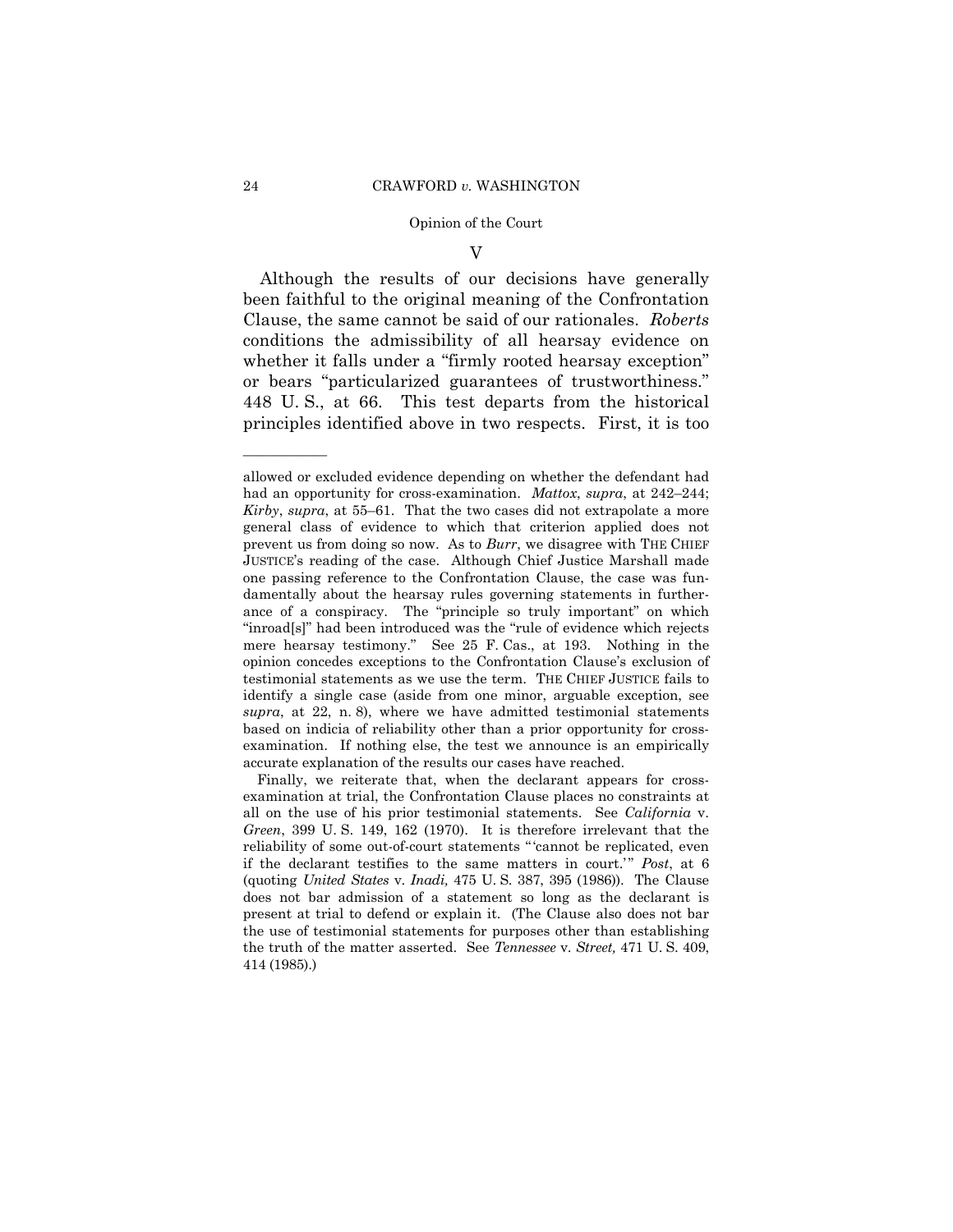broad: It applies the same mode of analysis whether or not the hearsay consists of *ex parte* testimony. This often results in close constitutional scrutiny in cases that are far removed from the core concerns of the Clause. At the same time, however, the test is too narrow: It admits statements that *do* consist of *ex parte* testimony upon a mere finding of reliability. This malleable standard often fails to protect against paradigmatic confrontation violations.

Members of this Court and academics have suggested that we revise our doctrine to reflect more accurately the original understanding of the Clause. See, *e.g.*, *Lilly*, 527 U. S., at 140–143 (BREYER, J., concurring); *White*, 502 U. S., at 366 (THOMAS, J., joined by SCALIA, J., concurring in part and concurring in judgment); A. Amar, The Constitution and Criminal Procedure  $125-131$  (1997); Friedman, Confrontation: The Search for Basic Principles, 86 Geo. L. J. 1011 (1998). They offer two proposals: First, that we apply the Confrontation Clause only to testimonial statements, leaving the remainder to regulation by hearsay law—thus eliminating the overbreadth referred to above. Second, that we impose an absolute bar to statements that are testimonial, absent a prior opportunity to crossexamine—thus eliminating the excessive narrowness referred to above.

In *White*, we considered the first proposal and rejected it.  $502$  U.S., at  $352-353$ . Although our analysis in this case casts doubt on that holding, we need not definitively resolve whether it survives our decision today, because Sylvia Crawford's statement is testimonial under any definition. This case does, however, squarely implicate the second proposal.

A

Where testimonial statements are involved, we do not think the Framers meant to leave the Sixth Amendment's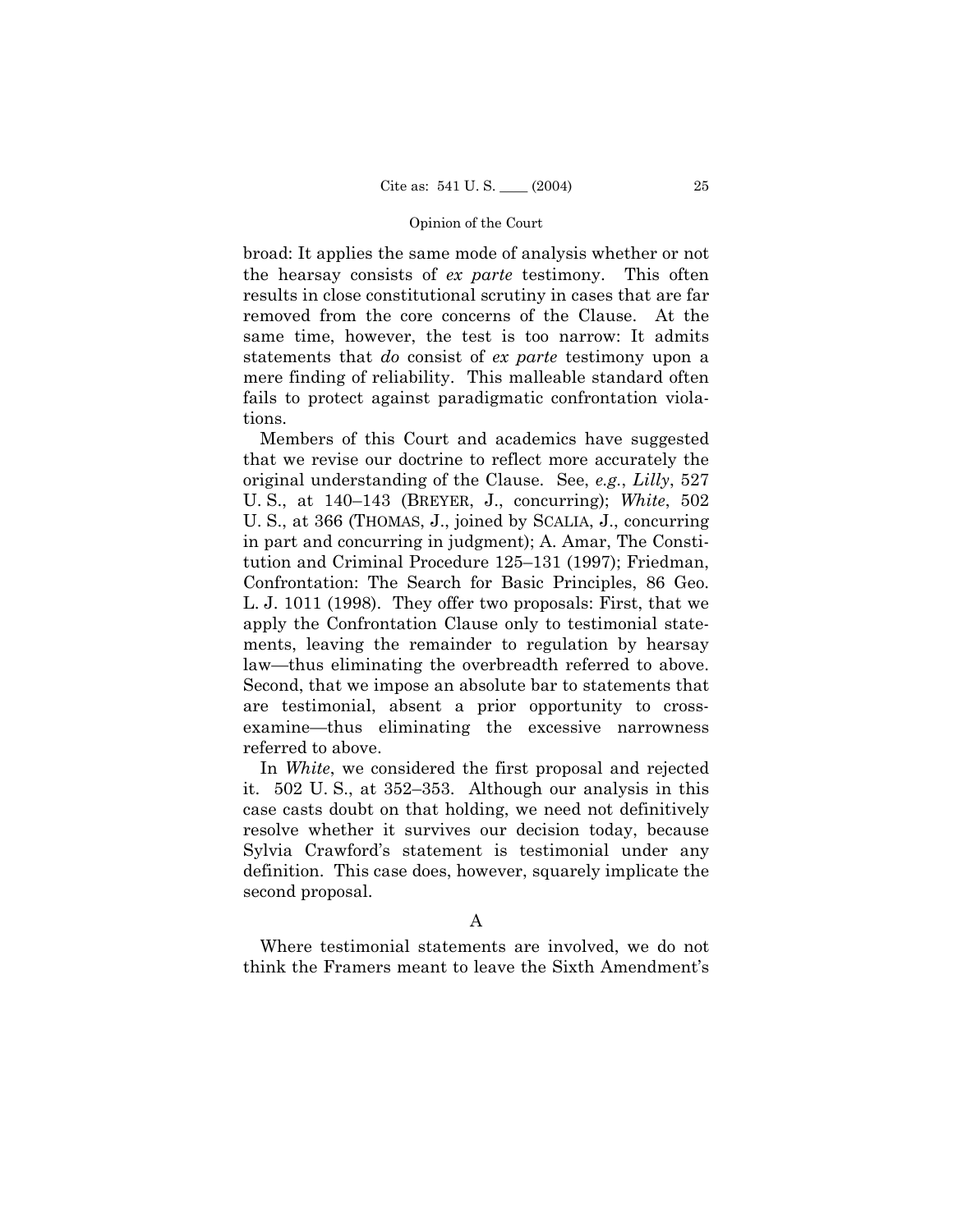protection to the vagaries of the rules of evidence, much less to amorphous notions of "reliability." Certainly none of the authorities discussed above acknowledges any general reliability exception to the common-law rule. Admitting statements deemed reliable by a judge is fundamentally at odds with the right of confrontation. To be sure, the Clause's ultimate goal is to ensure reliability of evidence, but it is a procedural rather than a substantive guarantee. It commands, not that evidence be reliable, but that reliability be assessed in a particular manner: by testing in the crucible of cross-examination. The Clause thus reflects a judgment, not only about the desirability of reliable evidence (a point on which there could be little dissent), but about how reliability can best be determined. Cf. 3 Blackstone, Commentaries, at  $373$  ("This open examination of witnesses . . . is much more conducive to the clearing up of truth"); M. Hale, History and Analysis of the Common Law of England 258 (1713) (adversarial testing "beats and bolts out the Truth much better").

The *Roberts* test allows a jury to hear evidence, untested by the adversary process, based on a mere judicial determination of reliability. It thus replaces the constitutionally prescribed method of assessing reliability with a wholly foreign one. In this respect, it is very different from exceptions to the Confrontation Clause that make no claim to be a surrogate means of assessing reliability. For example, the rule of forfeiture by wrongdoing (which we accept) extinguishes confrontation claims on essentially equitable grounds; it does not purport to be an alternative means of determining reliability. See *Reynolds* v. *United States,* 98 U.S. 145, 158-159 (1879).

The Raleigh trial itself involved the very sorts of reliability determinations that *Roberts* authorizes. In the face of Raleigh's repeated demands for confrontation, the prosecution responded with many of the arguments a court applying *Roberts* might invoke today: that Cobhamís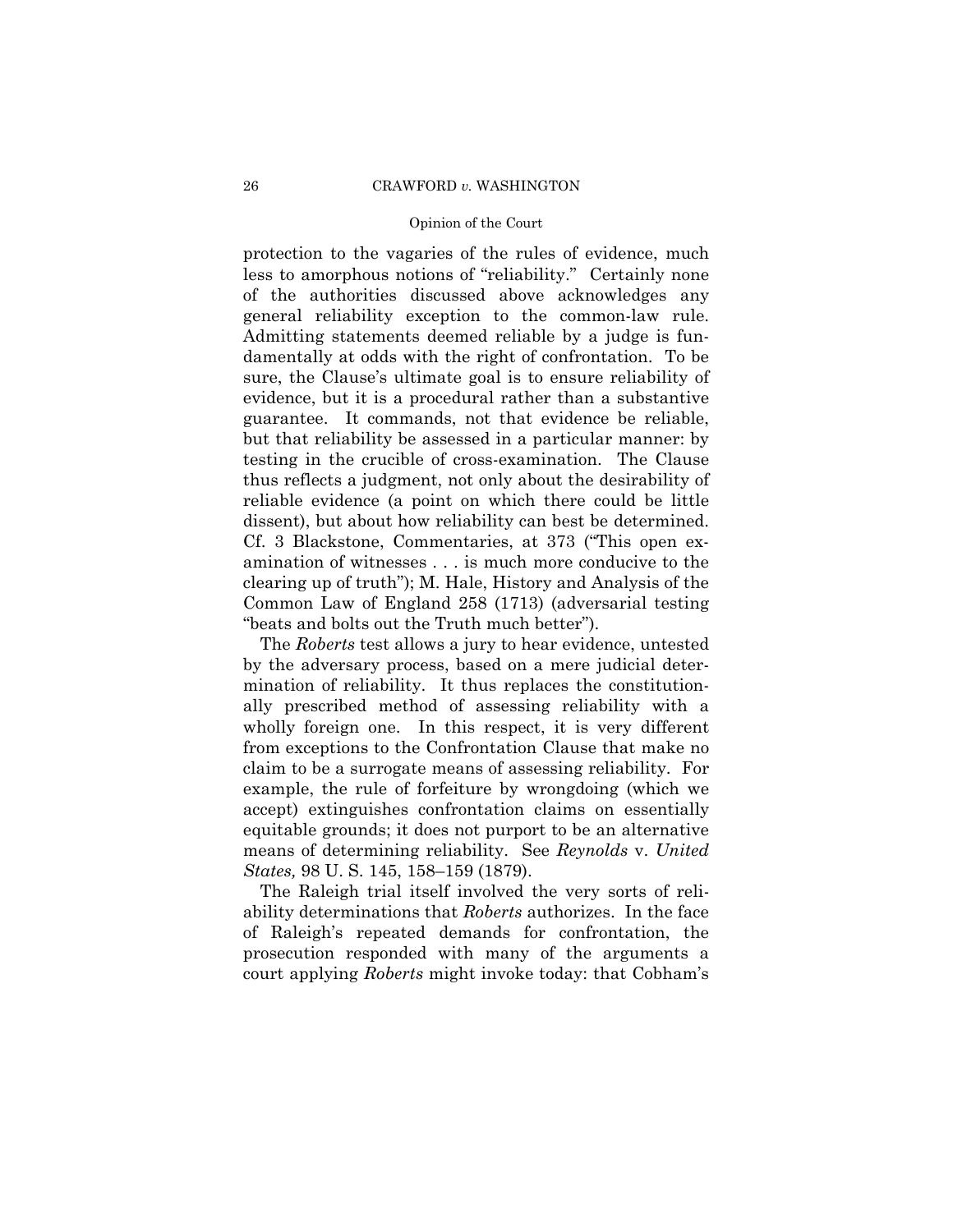statements were self-inculpatory, 2 How. St. Tr., at 19, that they were not made in the heat of passion, *id.*, at 14, and that they were not "extracted from [him] upon any hopes or promise of Pardon," *id.*, at 29. It is not plausible that the Framersí only objection to the trial was that Raleigh's judges did not properly weigh these factors before sentencing him to death. Rather, the problem was that the judges refused to allow Raleigh to confront Cobham in court, where he could cross-examine him and try to expose his accusation as a lie.

Dispensing with confrontation because testimony is obviously reliable is akin to dispensing with jury trial because a defendant is obviously guilty. This is not what the Sixth Amendment prescribes.

B

The legacy of *Roberts* in other courts vindicates the Framersí wisdom in rejecting a general reliability exception. The framework is so unpredictable that it fails to provide meaningful protection from even core confrontation violations.

Reliability is an amorphous, if not entirely subjective, concept. There are countless factors bearing on whether a statement is reliable; the nine-factor balancing test applied by the Court of Appeals below is representative. See, *e.g., People v. Farrell, 34 P. 3d 401, 406-407 (Colo. 2001)* (eight-factor test). Whether a statement is deemed reliable depends heavily on which factors the judge considers and how much weight he accords each of them. Some courts wind up attaching the same significance to opposite facts. For example, the Colorado Supreme Court held a statement more reliable because its inculpation of the defendant was "detailed," *id.*, at 407, while the Fourth Circuit found a statement more reliable because the portion implicating another was "fleeting," *United States* v. *Photogrammetric Data Servs., Inc.*, 259 F. 3d 229, 245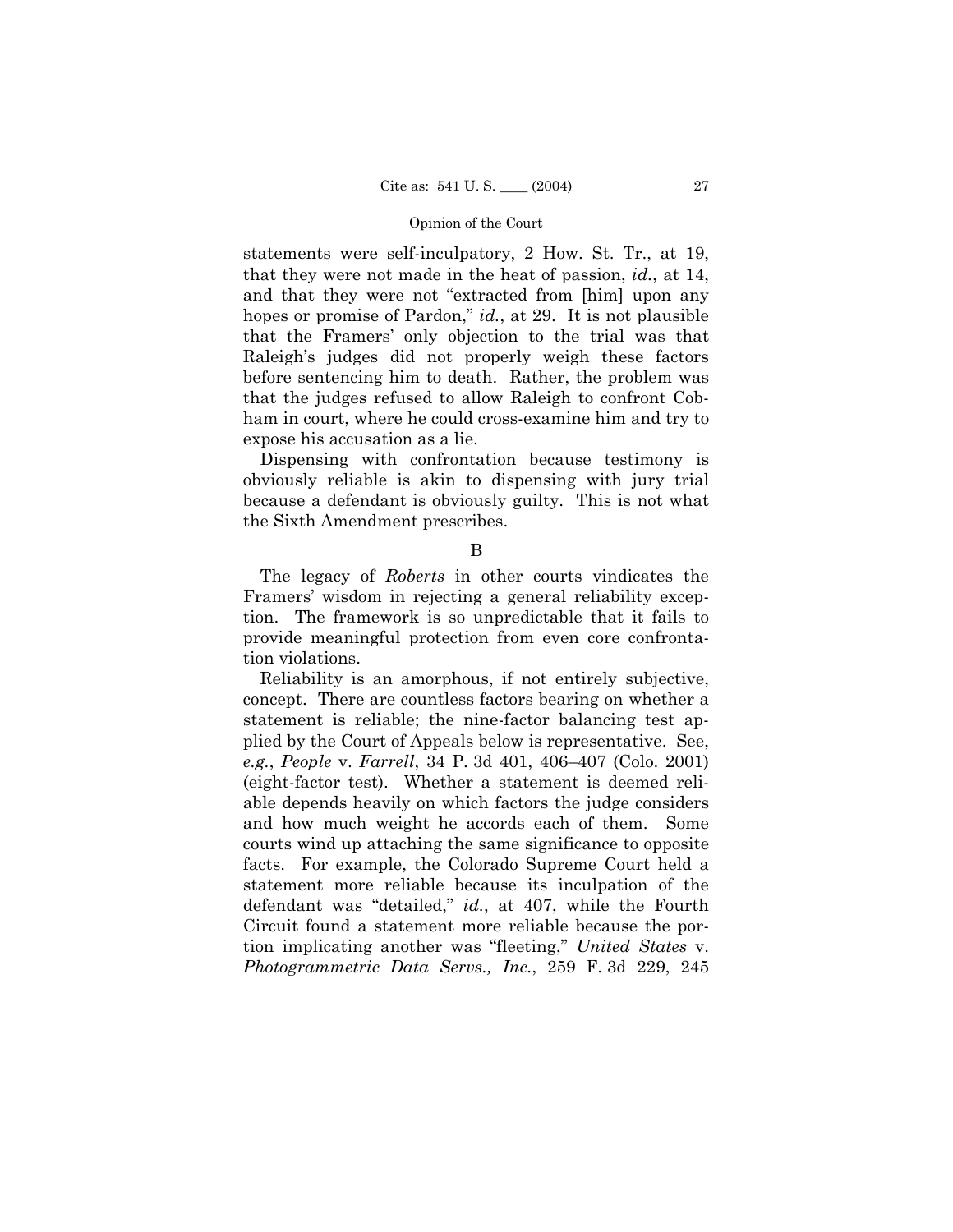(2001). The Virginia Court of Appeals found a statement more reliable because the witness was in custody and charged with a crime (thus making the statement more obviously against her penal interest), see *Nowlin* v. *Commonwealth*, 40 Va. App. 327, 335–338, 579 S. E. 2d 367,  $371-372$  (2003), while the Wisconsin Court of Appeals found a statement more reliable because the witness was *not* in custody and *not* a suspect, see *State* v. *Bintz*, 2002 WI App. 204, ¶13, 257 Wis. 2d 177, 187, 650 N. W. 2d 913, 918. Finally, the Colorado Supreme Court in one case found a statement more reliable because it was given ìimmediately afterî the events at issue, *Farrell*, *supra*, at 407, while that same court, in another case, found a statement more reliable because two years had elapsed, *Stevens* v. *People*, 29 P. 3d 305, 316 (2001).

The unpardonable vice of the *Roberts* test, however, is not its unpredictability, but its demonstrated capacity to admit core testimonial statements that the Confrontation Clause plainly meant to exclude. Despite the pluralityís speculation in *Lilly*, 527 U.S., at 137, that it was "highly unlikelyî that accomplice confessions implicating the accused could survive *Roberts*, courts continue routinely to admit them. See *Photogrammetric Data Servs., supra*, at 245–246; *Farrell*, *supra*, at 406–408; *Stevens*, *supra*, at 314-318; *Taylor* v. *Commonwealth*, 63 S. W. 3d 151, 166-168 (Ky. 2001); *State* v. *Hawkins*, No. 2001-P-0060, 2002 WL 31895118, ¶¶34–37, \*6 (Ohio App., Dec. 31, 2002); *Bintz*, *supra*,  $\P$ [7–14, 257 Wis. 2d, at 183–188, 650 N. W. 2d, at 916–918; *People* v. *Lawrence*, 55 P. 3d 155, 160–161 (Colo. App. 2001); *State* v. *Jones*, 171 Ore. App. 375, 387– 391, 15 P. 3d 616, 623–625 (2000); *State* v. *Marshall*, 136 Ohio App. 3d 742, 747–748, 737 N. E. 2d 1005, 1009 (2000); *People* v. *Schutte*, 240 Mich. App. 713, 718–721, 613 N. W. 2d 370, 376–377 (2000); *People* v. *Thomas*, 313 Ill. App. 3d 998, 1005–1007, 730 N. E. 2d 618, 625–626 (2000); cf. *Nowlin*, *supra*, at 335–338, 579 S. E. 2d, at 371–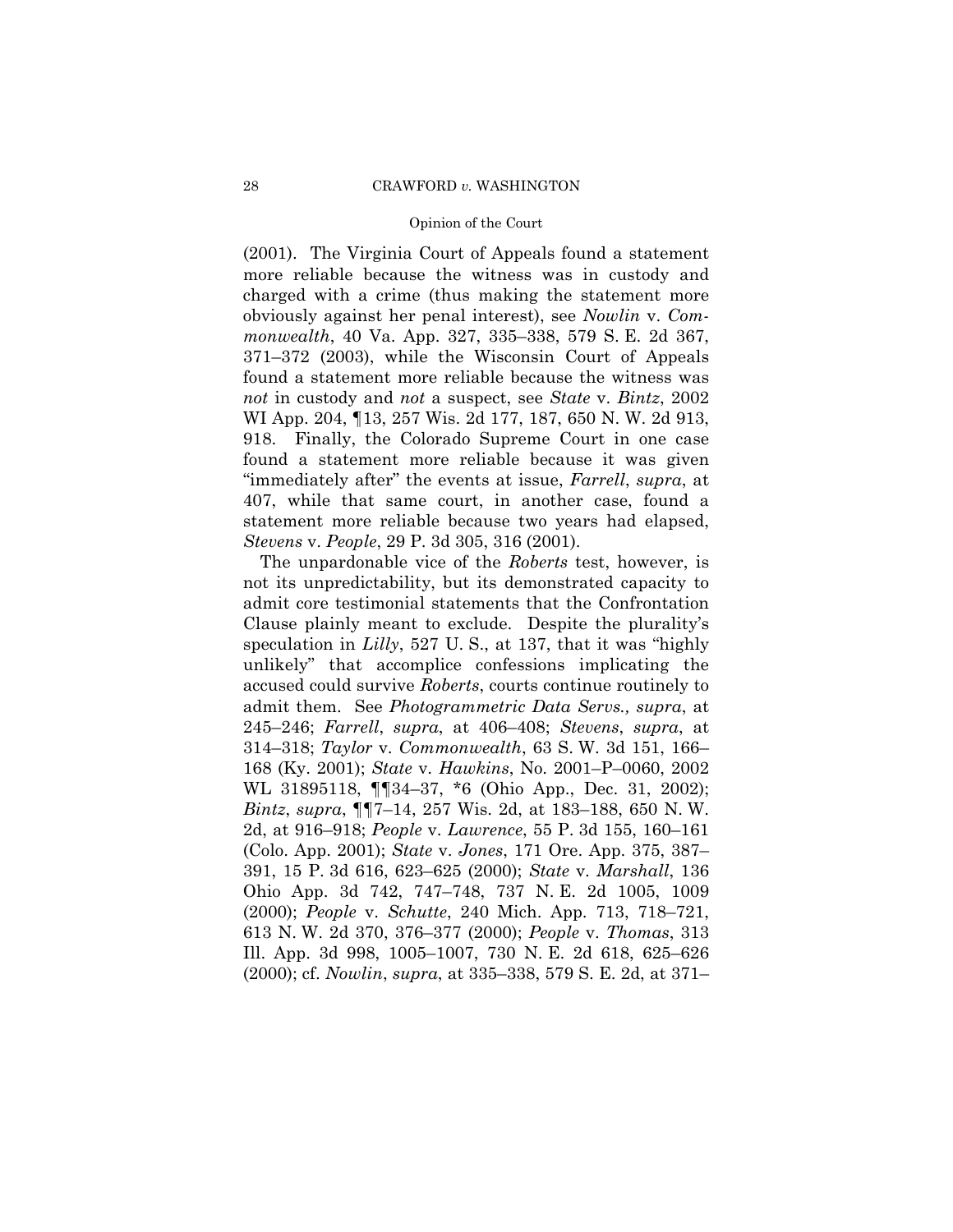372 (witness confessed to a related crime); *People* v. *Campbell*, 309 Ill. App. 3d 423, 431–432, 721 N. E. 2d 1225, 1230 (1999) (same). One recent study found that, after *Lilly*, appellate courts admitted accomplice statements to the authorities in 25 out of 70 cases—more than one-third of the time. Kirst, Appellate Court Answers to the Confrontation Questions in *Lilly v. Virginia*, 53 Syracuse L. Rev. 87, 105 (2003). Courts have invoked *Roberts* to admit other sorts of plainly testimonial statements despite the absence of any opportunity to cross-examine. See *United States* v. *Aguilar*, 295 F. 3d 1018, 1021–1023 (CA9 2002) (plea allocution showing existence of a conspiracy); *United States* v. *Centracchio*, 265 F. 3d 518, 527– 530 (CA7 2001) (same); *United States* v. *Dolah*, 245 F. 3d 98, 104–105 (CA2 2001) (same); *United States* v. *Petrillo*, 237 F. 3d 119, 122-123 (CA2 2000) (same); *United States* v. *Moskowitz*, 215 F. 3d 265, 268–269 (CA2 2000) (same); *United States* v. *Gallego*, 191 F. 3d 156, 166–168 (CA2 1999) (same); *United States* v. *Papajohn*, 212 F. 3d 1112, 1118<sup>-1120</sup> (CA8 2000) (grand jury testimony); *United States* v. *Thomas*, 30 Fed. Appx. 277, 279 (CA4 2002) (same); *Bintz*, *supra*, **[**[15–22, 257 Wis. 2d, at 188–191, 650 N.W. 2d, at 918–920 (prior trial testimony); *State* v. *McNeill*, 140 N. C. App. 450, 457–460, 537 S. E. 2d 518,  $523 - 524$  (2000) (same).

To add insult to injury, some of the courts that admit untested testimonial statements find reliability in the very factors that *make* the statements testimonial. As noted earlier, one court relied on the fact that the witness's statement was made to police while in custody on pending charges—the theory being that this made the statement more clearly against penal interest and thus more reliable. *Nowlin, supra, at 335–338, 579 S.E. 2d, at 371–372.* Other courts routinely rely on the fact that a prior statement is given under oath in judicial proceedings. *E.g.*, *Gallego*, *supra*, at 168 (plea allocution); *Papajohn*, *supra*,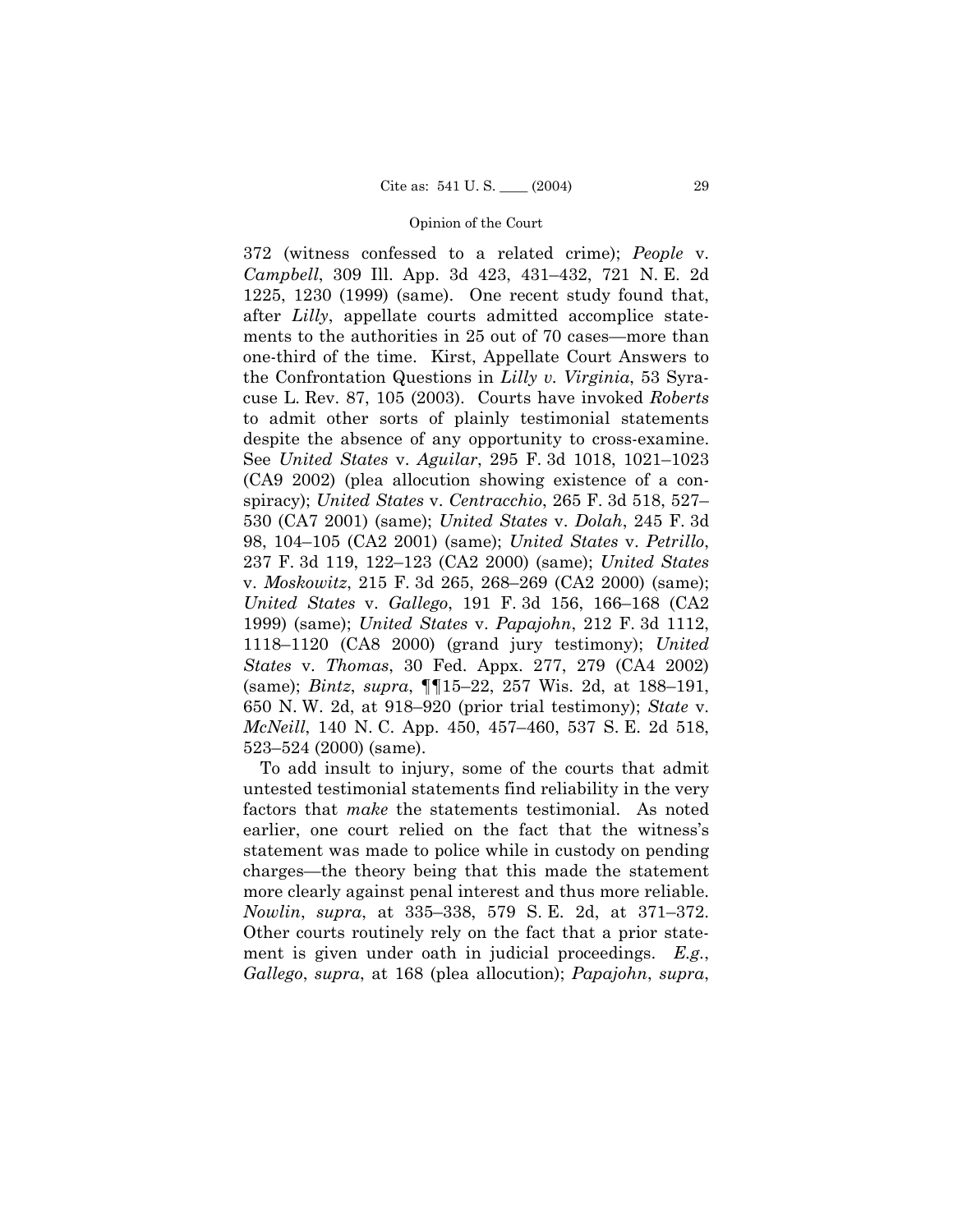at 1120 (grand jury testimony). That inculpating statements are given in a testimonial setting is not an antidote to the confrontation problem, but rather the trigger that makes the Clause's demands most urgent. It is not enough to point out that most of the usual safeguards of the adversary process attend the statement, when the single safeguard missing is the one the Confrontation Clause demands.

 $\mathcal{C}$ 

*Roberts*í failings were on full display in the proceedings below. Sylvia Crawford made her statement while in police custody, herself a potential suspect in the case. Indeed, she had been told that whether she would be released "depend[ed] on how the investigation continues." App. 81. In response to often leading questions from police detectives, she implicated her husband in Lee's stabbing and at least arguably undermined his selfdefense claim. Despite all this, the trial court admitted her statement, listing several reasons why it was reliable. In its opinion reversing, the Court of Appeals listed several *other* reasons why the statement was *not* reliable. Finally, the State Supreme Court relied exclusively on the interlocking character of the statement and disregarded every other factor the lower courts had considered. The case is thus a self-contained demonstration of *Robertsí* unpredictable and inconsistent application.

Each of the courts also made assumptions that crossexamination might well have undermined. The trial court, for example, stated that Sylvia Crawford's statement was reliable because she was an eyewitness with direct knowledge of the events. But Sylvia at one point told the police that she had "shut [her] eyes and  $\ldots$  didn't really watch" part of the fight, and that she was "in shock." App. 134. The trial court also buttressed its reliability finding by claiming that Sylvia was "being questioned by law en-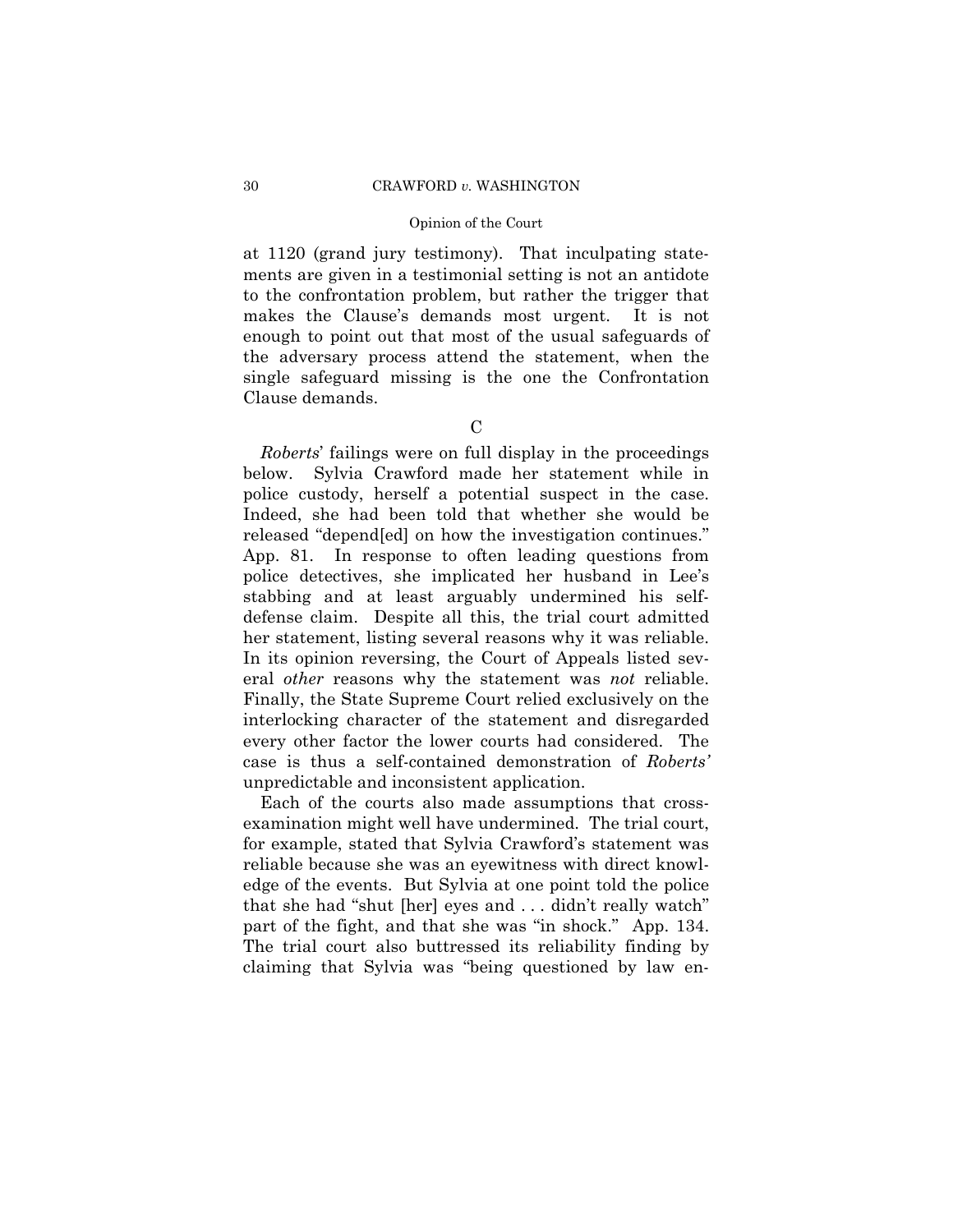forcement, and, thus, the [questioner] is . . . neutral to her and not someone who would be inclined to advance her interests and shade her version of the truth unfavorably toward the defendant.î *Id.*, at 77. The Framers would be astounded to learn that *ex parte* testimony could be admitted against a criminal defendant because it was elicited by "neutral" government officers. But even if the court's assessment of the officer's motives was accurate, it says nothing about Sylviaís perception of her situation. Only cross-examination could reveal that.

The State Supreme Court gave dispositive weight to the interlocking nature of the two statements—that they were both ambiguous as to when and whether Lee had a weapon. The court's claim that the two statements were *equally* ambiguous is hard to accept. Petitioner's statement is ambiguous only in the sense that he had lingering doubts about his recollection: "A. I coulda swore I seen him goiní for somethiní before, right before everything happened. . . . [B]ut Iím not positive.î *Id.*, at 155. Sylviaís statement, on the other hand, is truly inscrutable, since the key timing detail was simply assumed in the leading question she was asked: "Q. Did Kenny do anything to fight back from this assault?î *Id.*, at 137. Moreover, Sylvia specifically said Lee had nothing in his hands after he was stabbed, while petitioner was not asked about that.

The prosecutor obviously did not share the court's view that Sylvia's statement was ambiguous—he called it "damning evidence" that "completely refutes [petitioner's] claim of self-defense." Tr.  $468$  (Oct. 21, 1999). We have no way of knowing whether the jury agreed with the prosecutor or the court. Far from obviating the need for crossexamination, the "interlocking" ambiguity of the two statements made it all the more imperative that they be tested to tease out the truth.

We readily concede that we could resolve this case by simply reweighing the "reliability factors" under *Roberts*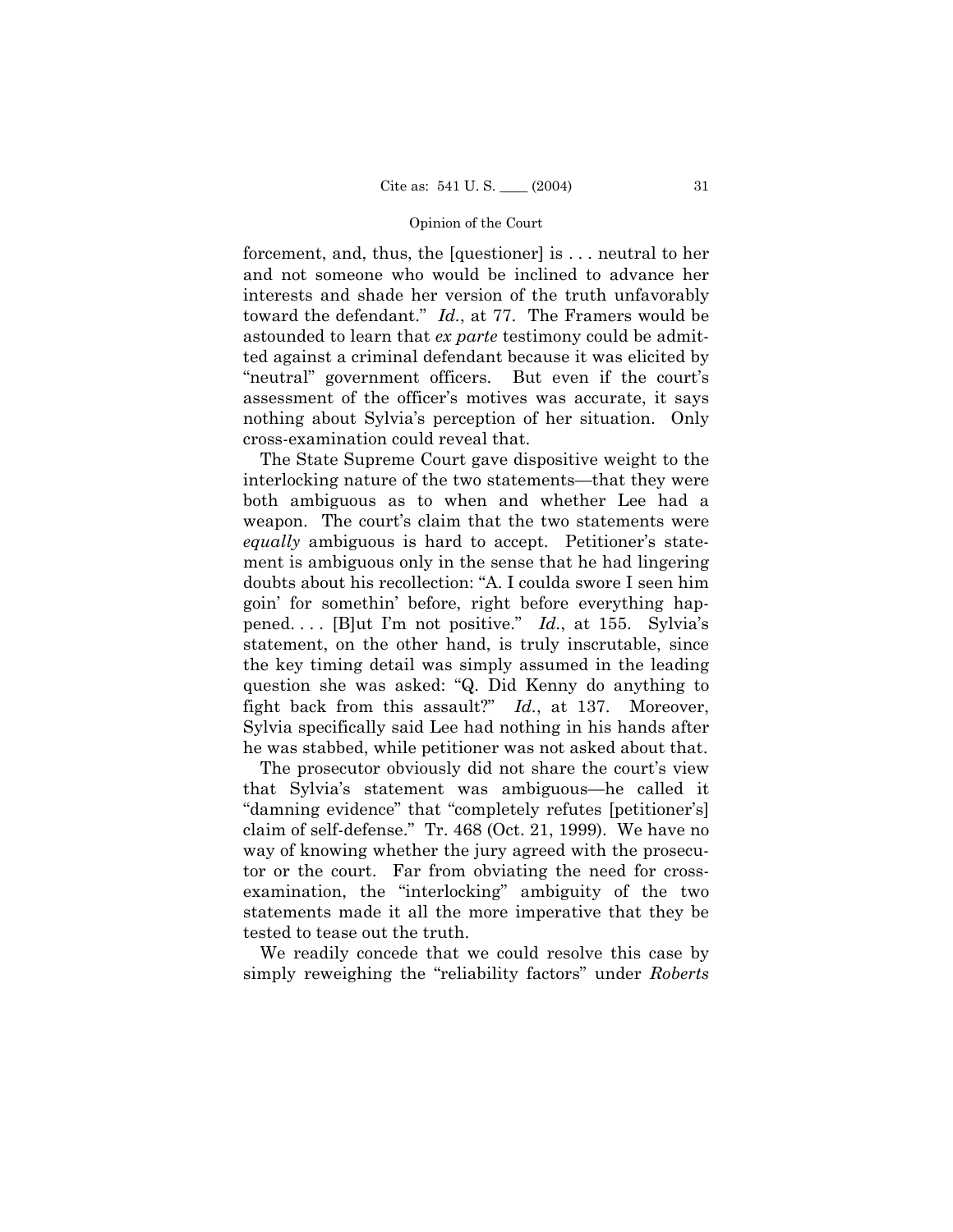## 32 CRAWFORD *v.* WASHINGTON

#### Opinion of the Court

and finding that Sylvia Crawford's statement falls short. But we view this as one of those rare cases in which the result below is so improbable that it reveals a fundamental failure on our part to interpret the Constitution in a way that secures its intended constraint on judicial discretion. Moreover, to reverse the Washington Supreme Court's decision after conducting our own reliability analysis would perpetuate, not avoid, what the Sixth Amendment condemns. The Constitution prescribes a procedure for determining the reliability of testimony in criminal trials, and we, no less than the state courts, lack authority to replace it with one of our own devising.

We have no doubt that the courts below were acting in utmost good faith when they found reliability. The Framers, however, would not have been content to indulge this assumption. They knew that judges, like other government officers, could not always be trusted to safeguard the rights of the people; the likes of the dread Lord Jeffreys were not yet too distant a memory. They were loath to leave too much discretion in judicial hands. Cf. U. S. Const., Amdt. 6 (criminal jury trial); Amdt. 7 (civil jury trial); *Ring* v. *Arizona*, 536 U. S. 584, 611–612 (2002) (SCALIA, J., concurring). By replacing categorical constitutional guarantees with open-ended balancing tests, we do violence to their design. Vague standards are manipulable, and, while that might be a small concern in run-of-the-mill assault prosecutions like this one, the Framers had an eye toward politically charged cases like Raleigh's—great state trials where the impartiality of even those at the highest levels of the judiciary might not be so clear. It is difficult to imagine *Robertsí* providing any meaningful protection in those circumstances.

\* \* \*

Where nontestimonial hearsay is at issue, it is wholly consistent with the Framersí design to afford the States